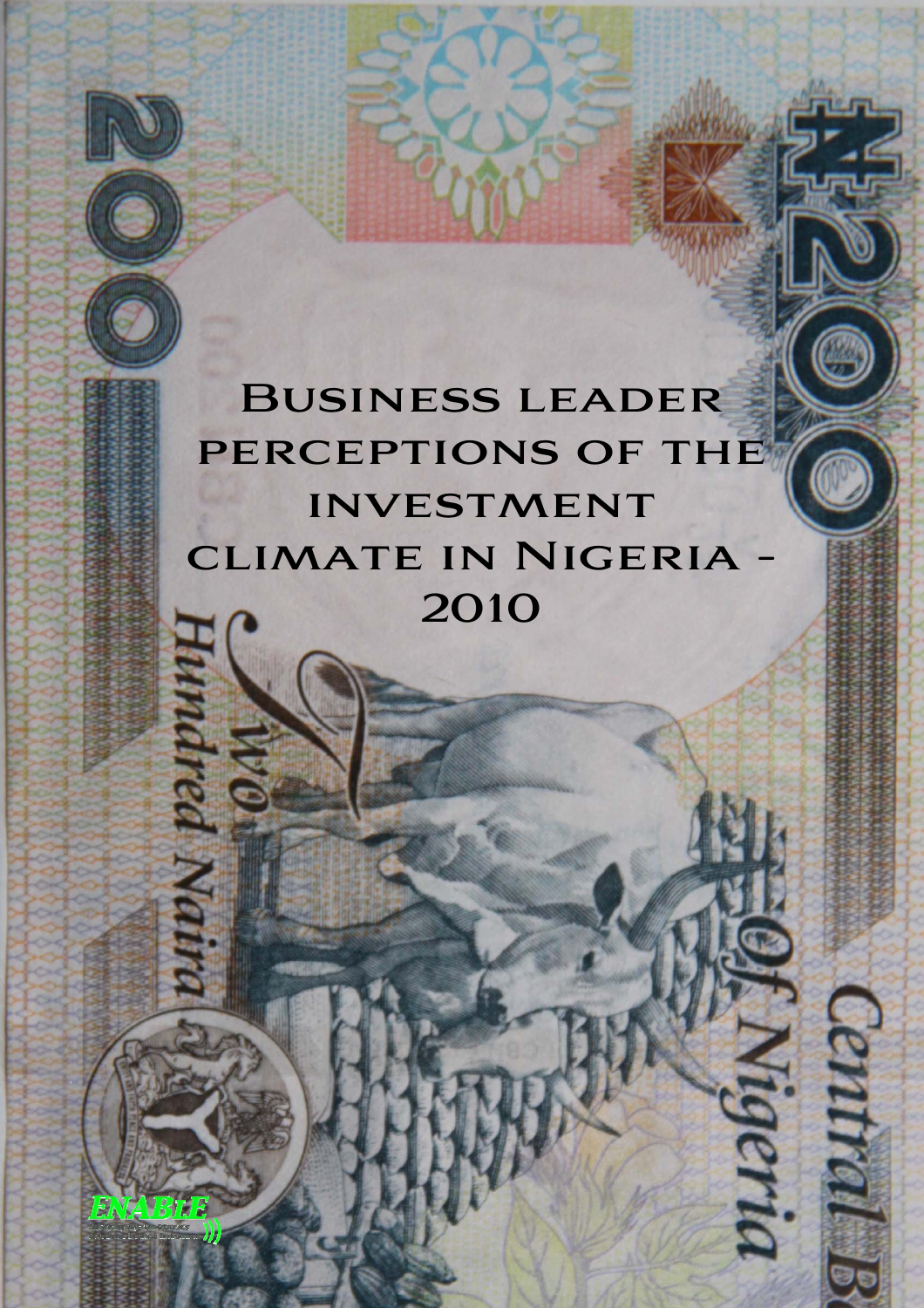## **CONTENTS**

| 1.                 |                                                         |
|--------------------|---------------------------------------------------------|
| 2.                 |                                                         |
| 3.                 |                                                         |
| $\boldsymbol{A}$ . |                                                         |
| 5.                 |                                                         |
| 6.                 |                                                         |
| 7.                 |                                                         |
| 8.                 |                                                         |
| 9.                 |                                                         |
| 10.                |                                                         |
| 11.                | <b>INVESTMENT PLANS &amp; ACCESS TO INFORMATION  26</b> |
| 12.                |                                                         |
| 13.                |                                                         |
| 14.                |                                                         |
| 15.                |                                                         |
| 16.                |                                                         |
| 17.                |                                                         |

ENABLE's purpose is to raise the level and quality of private sector advocacy and the effectiveness of public private dialogue in Nigeria. It does this by supporting Business Membership Organisations, Government Ministries and Agencies, the media, and local research organisations to engage in the dialogue and advocacy process more effectively.

© ENABLE 2011

ENABLE | 49 Agades Street | off Aminu Kano Crescent | Wuse II | Abuja

<sup>2</sup> 09 870 4375 the luca.crudeli@enable-nigeria.com ■ www.enable-nigeria.com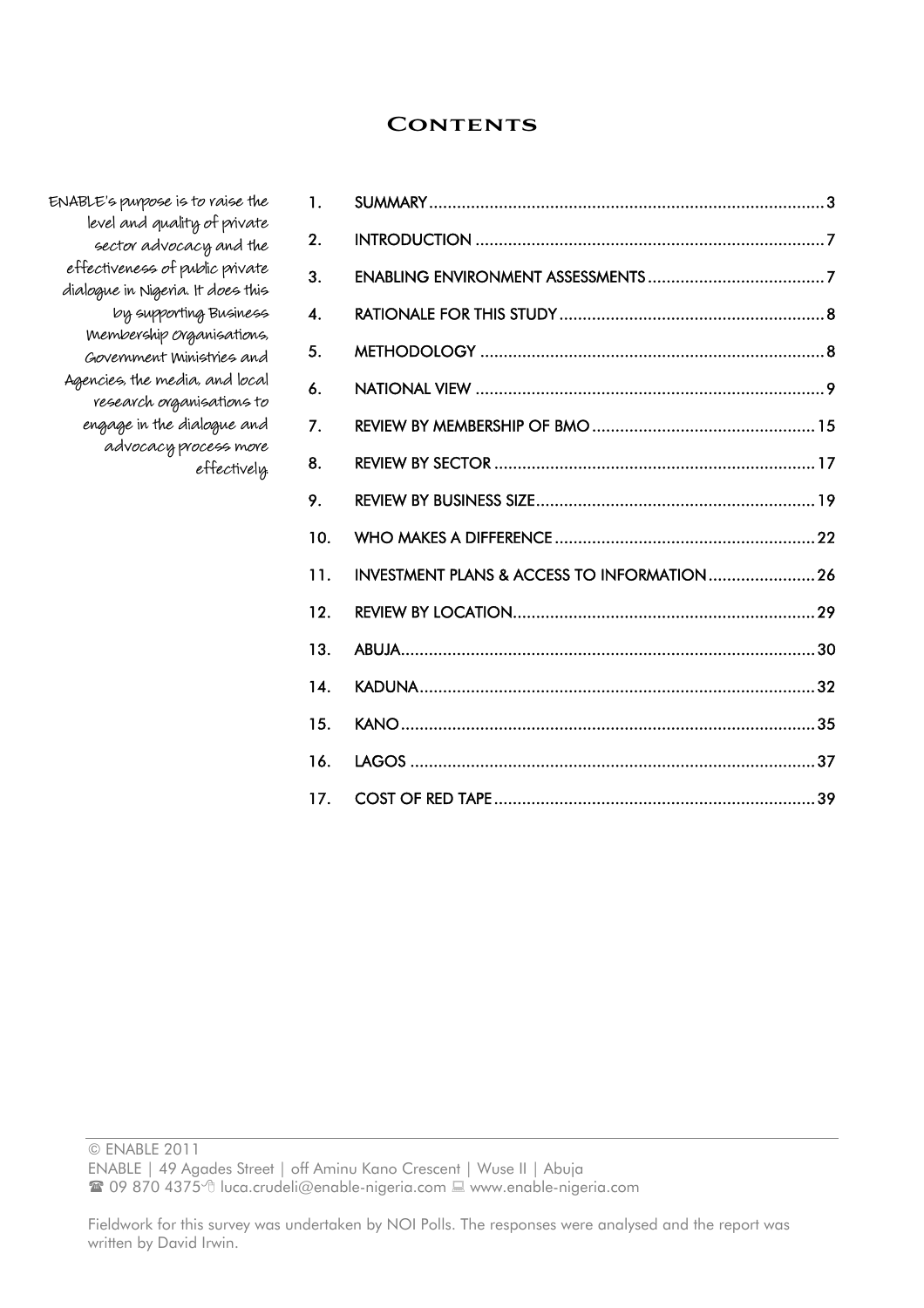# **Business leader perceptions of the investment climate in Nigeria - 2010**

"Perception is strong and sight is weak" Miyamoto Musashi (1584-1645), legendary Japanese swordsman

## **1. Summary**

This report has been prepared to highlight the factors that inhibit the private sector in Nigeria from achieving its full potential in creating jobs and wealth. It focuses on the perceptions of business leaders, since investment decisions are based on perceptions of the environment and expectations of how it might change. Understanding those perceptions can assist policy makers to focus on the factors that are causing particular difficulties, so the report also suggests priorities for action. Business leaders were asked about:

- The enabling environment factors that are important to their business;
- **The factors that make it difficult to do business;**
- **The non-tariff barriers that are relevant to their business;**
- The non-tariff barriers that cause problems for their business;
- **Their perception of whether and, if so, how government is addressing** each factor;
- Their view of whether each factor would be likely to deter future investment;
- An assessment of the costs involved in meeting the requirement of regulation and red tape; and
- Their views about BMOs, the media and public private dialogue in general.

Whilst there is only a small change compared to 2009, the differences that do exist suggest that the enabling environment is deteriorating.

The external factors that make it difficult for businesses to get on with running and growing their business for each state, in order, are shown in the table:

| TUDIE T: FULIOIS MUI MUKE DOSMESS UNIILON                                                                                                                                                                                                |                      |            |            |                       |  |
|------------------------------------------------------------------------------------------------------------------------------------------------------------------------------------------------------------------------------------------|----------------------|------------|------------|-----------------------|--|
| <b>Nigeria</b>                                                                                                                                                                                                                           | Abuja                | Kaduna     | Kano       | Lagos                 |  |
| Power                                                                                                                                                                                                                                    | Power                | Power      | Power      | Power                 |  |
| Access to<br>finance                                                                                                                                                                                                                     | Water                | Security   | Water      | Level of tax          |  |
| Water                                                                                                                                                                                                                                    | Access to<br>finance | Corruption | Corruption | Tax<br>administration |  |
| Corruption                                                                                                                                                                                                                               | Roads                | Access to  | Security   | Access to             |  |
| Roads                                                                                                                                                                                                                                    |                      | finance    |            | finance               |  |
| Security                                                                                                                                                                                                                                 |                      |            |            |                       |  |
| Tax admin                                                                                                                                                                                                                                |                      |            |            |                       |  |
| $\mathbf{F}^{\text{ref}}$ . The contract of the contract of the contract of the contract of the contract of the contract of the contract of the contract of the contract of the contract of the contract of the contract of the contract |                      |            |            |                       |  |

## **Table 1: Factors that make business difficult**

Factors that make business very difficult are shown in red; factors that make business somewhat difficult are shown in blue

It seems that the difficulty caused by power has reduced a little (from 3.7 to 3.4); roads also seem to have improved. But access to finance, water, security and tax administration are all a little worse. And corruption is much worse (rising from 2 to 2.6). The average level of difficulty caused by all the issues has deteriorated from 2.2 to 2.3. When weighted to take account of the importance respondents attach to each issue, then it has deteriorated from 1.8 to 2.

Abuja and Kano have a high number of factors perceived to make doing business very difficult whereas in Lagos there is no single factor that makes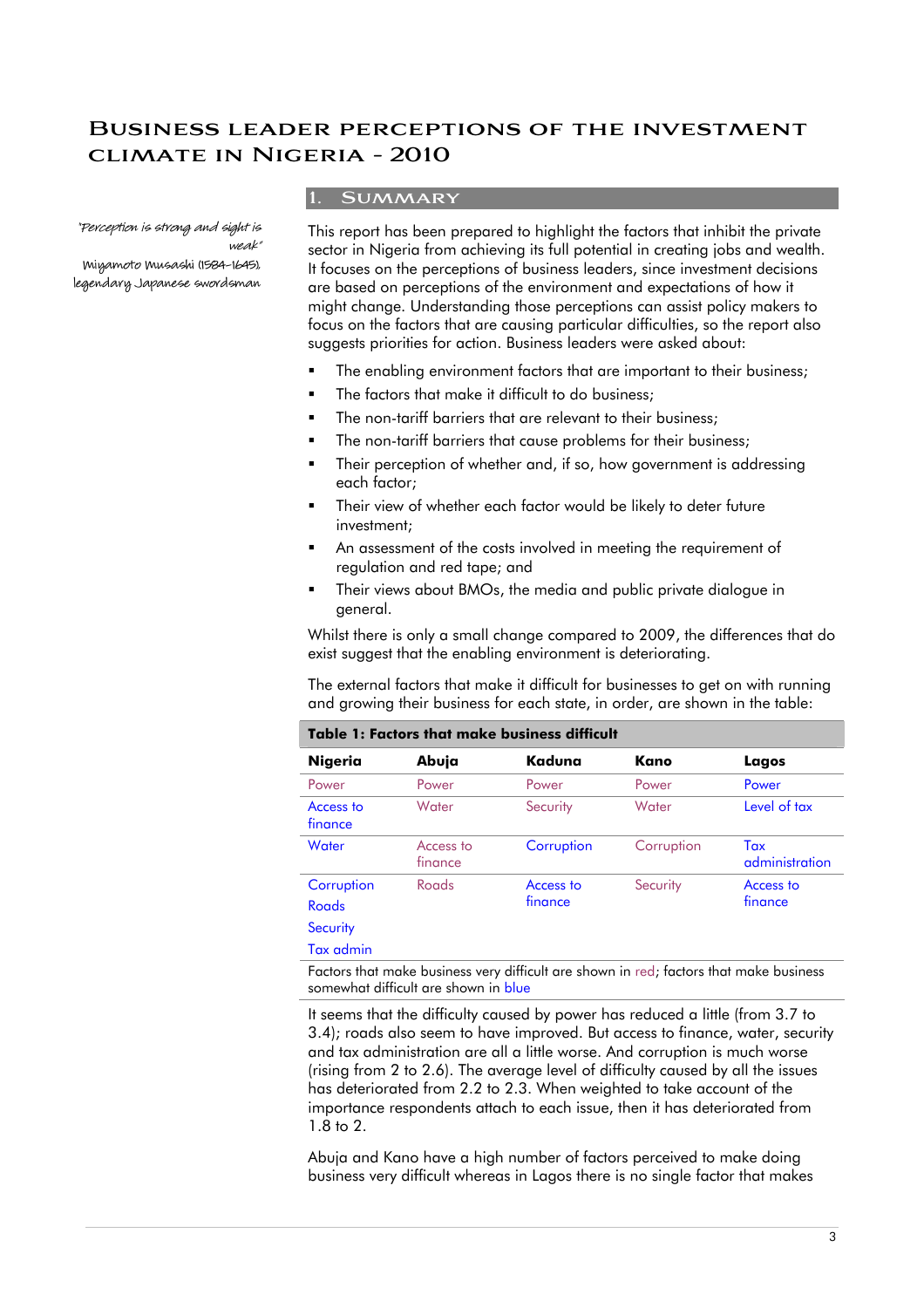business very difficult. Nevertheless, there is considerable commonality with power, water, access to finance and corruption near the top for businesses in all four States.

Figure 1 shows how the ranks for Nigeria<sup>1</sup> have changed since the survey in 2009. Water, access to finance and security are now creating more difficulties for business. Power still tops the list as the biggest constraint to business.



**Figure 1: Change in ranking of factors that make business difficult** 

For the issues of power, corruption, access to finance, smuggling and water, respondents perceived that the government was making no effort to make a difference. Indeed, for corruption a large proportion (28 per cent) of respondents was of the opinion that the government was making the problem worse. For the second year running, telecoms was the issue where respondents perceived government to be making the most effort, with 44 per cent saying that it was making a real effort.

The two issues that are the biggest deterrent to investment across all four States are power and corruption. Water only features in the top three for Kano, though is clearly of concern in all the States as it comes third on the Nigeria list.

| <b>Table 2: Factors that deter investment</b> |           |            |            |            |  |  |
|-----------------------------------------------|-----------|------------|------------|------------|--|--|
| <b>Nigeria</b>                                | Abuja     | Kaduna     | Kano       | Lagos      |  |  |
| Power                                         | Power     | Power      | Power      | Corruption |  |  |
| Corruption                                    | Roads     | Corruption | Water      | Power      |  |  |
| Water                                         | Access to | Access to  | Corruption | Smuggling  |  |  |
|                                               | finance   | finance    | Smuggling  |            |  |  |
|                                               |           |            | Security   |            |  |  |

We have prepared an 'enabling environment priority index' based on the level of difficulty perceived by respondents combined with their perception of effort being made by government to address each issue. These are shown in

The issues that most deter investment are corruption and power

-

<sup>1</sup> Note that the survey was undertaken in four states: references to 'Nigeria' are therefore references to the average position across the four States.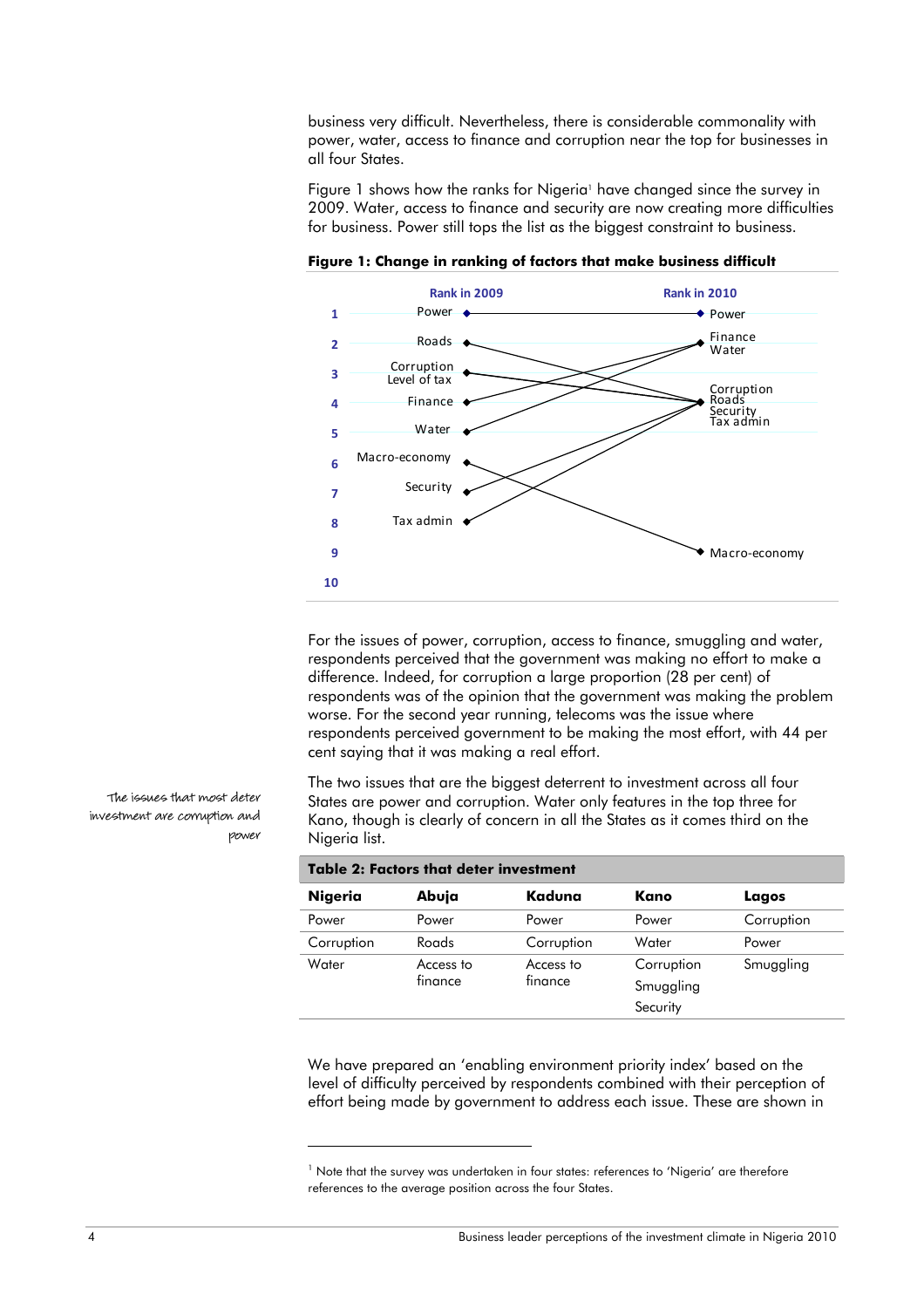the chart. Note that the factors which detract the most from an environment conducive to doing business are those with the lowest score.

#### **Figure 2: Enabling environment priority index**



Note: The higher the score the greater the contribution to a conducive business environment

The index reveals that the issue that is the least problematic is ports & airports followed by telecommunications and then availability of skilled labour and employment law. This is very similar to 2009. The priority issues for Nigeria and for each State are summarised in the table below:

| Table 3: Enabling environment priority index |                      |                       |            |                       |  |
|----------------------------------------------|----------------------|-----------------------|------------|-----------------------|--|
| <b>Nigeria</b>                               | Abuja                | Kaduna                | Kano       | Lagos                 |  |
| Power                                        | Power                | Power                 | Power      | Power                 |  |
| Corruption                                   | Access to<br>finance | Corruption            | Water      | Access to<br>finance  |  |
| Water                                        | Roads                | Access to<br>finance  | Corruption | Level of tax          |  |
| Access to<br>finance                         | Water                | Security              | Security   | Corruption            |  |
| Security                                     | Corruption           | Tax<br>administration | Roads      | Tax<br>administration |  |

The message to the government is that it needs to do more to tackle power, corruption and water.

> These are the issues that the government should prioritise if it wishes not only to make a difference to the enabling environment but also to the perceptions held by business leaders.

> Whilst it is difficult to combine all views into a single figure, we recognise that having a single figure makes it easy to see at a glance whether the private sector perceives that the enabling environment has improved or deteriorated and to see how states compare. The results suggest that Lagos has the best enabling environment (with a score of 64), followed by Kaduna (60), Abuja (58), and Kano (53).

Some of the factors exhibit a wide range in scores between the States. The factors with the greatest variation are shown in figure 3: power is a problem everywhere, but it is perceived as least problematic in Lagos; smuggling is seen to be much more of a problem in Kano and Kaduna than in Abuja and Lagos; roads are more of a problem in Abuja than in Lagos or Kaduna; water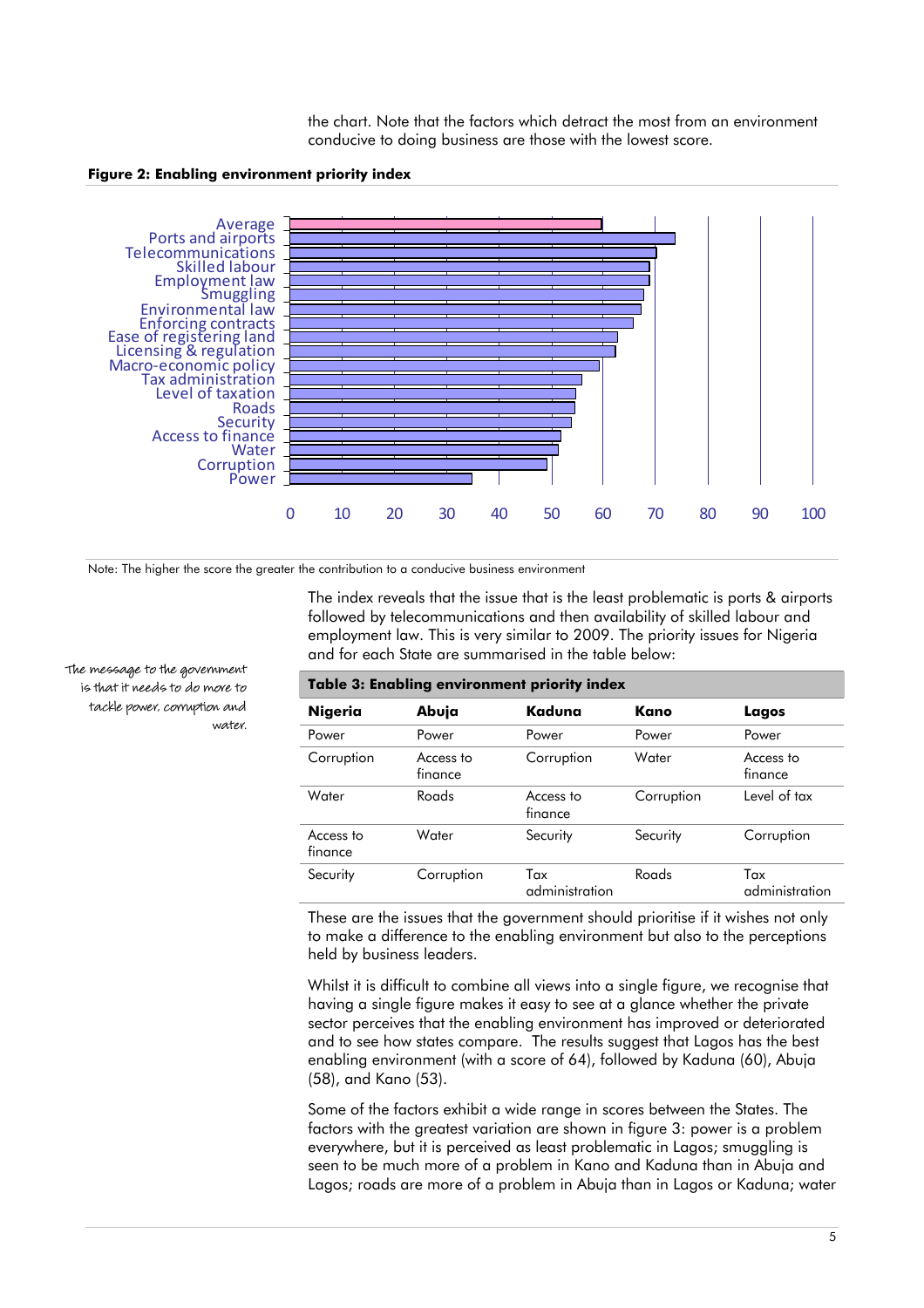is least problematic in Lagos and most problematic in Kano. This regional variability suggests that solutions need to be tailored to the particular priorities of each state.



**Figure 3: Enabling environment priority index: State comparisons** 

Note: The higher the score the greater the contribution to a conducive business environment

There has been some change in the priority issues since 2009. This does not mean that the government should do less to address the issues lower down the list, but it should do more to address the issues at the top.

#### **Figure 4: Change in priority issues**



It seems that the cost of complying with regulation takes a high proportion of businesses' expenditure. If it were possible to reduce this, then it would free up resources – both financial and managerial – which the businesses could then use for investment.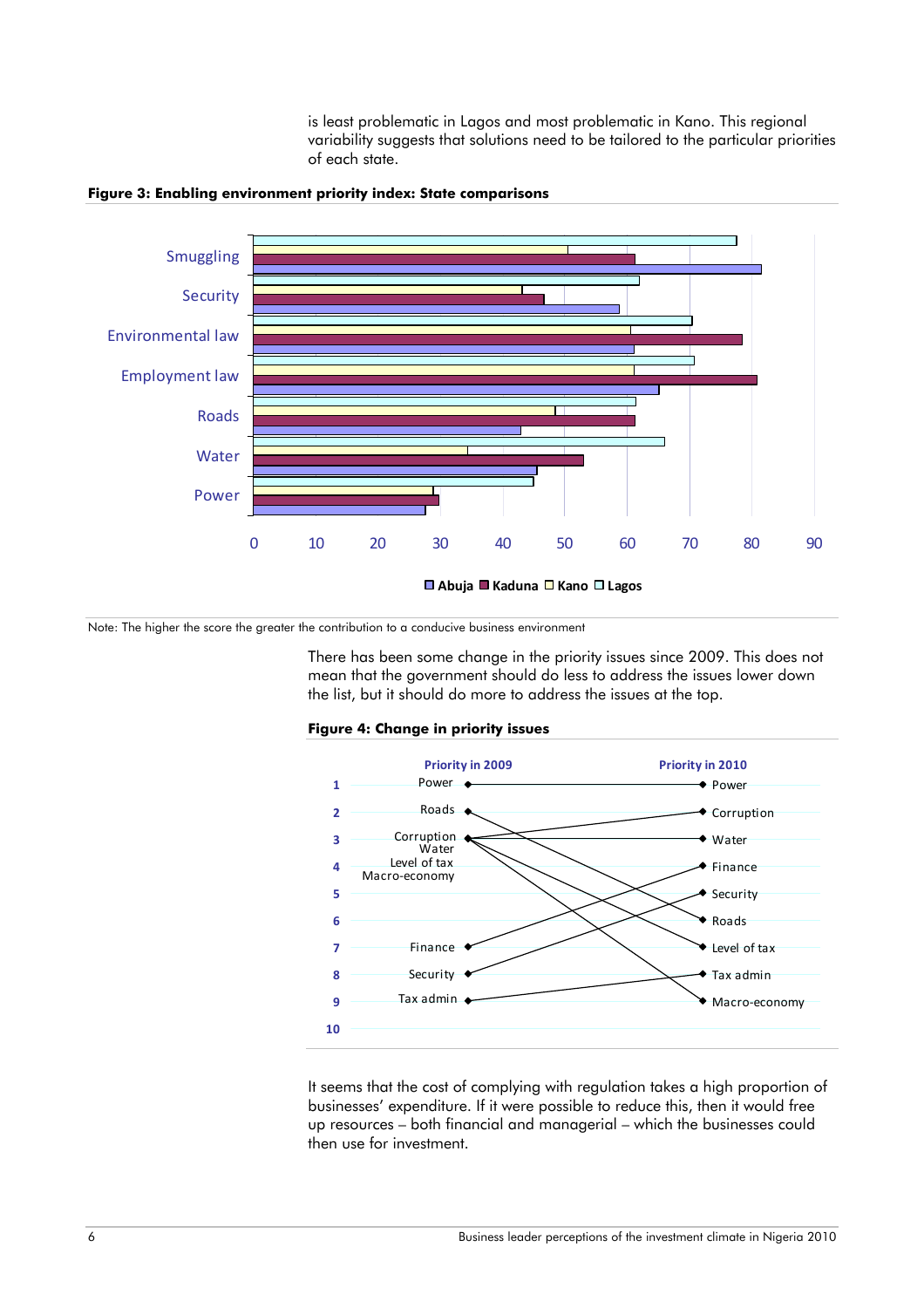For the 2010 survey, some new questions were introduced – to assess perceptions of whether BMOs make a difference to improving the enabling environment, whether the media makes a difference to improving the enabling environment and whether respondents are satisfied with the perceived levels of public private dialogue. Broadly, respondents think that:

- BMOs make some difference but their performance has only improved marginally during the previous 12 months;
- The media makes some difference and that their performance has improved a bit; and
- The level of dialogue is barely satisfactory and is not improving.

Questions were also asked about sources of information to assist with investment decisions. It seems that government sources are least used with business associations being used second least. Most information is difficult to access.

## **2. Introduction**

This report has been prepared to help business associations and policymakers to better understand the business environment in Nigeria. It has been commissioned by ENABLE whose role is to raise the level and quality of private sector advocacy and the effectiveness of public private dialogue in Nigeria.

It is now commonly accepted that improvements in the enabling environment lead to greater levels of investment by the private sector, more wealth and job creation, and ultimately more poverty alleviation. Improving the business environment is not always easy. It requires cooperation and dialogue between the public and private sector. To make the biggest impact, government and business associations need to understand the needs of business and to prioritise those issues which are causing the biggest headaches. The purpose of this report is to contribute to that understanding and debate.

## **3. Enabling environment assessments**

Several international organisations prepare global business environment surveys. Perhaps the best known is the annual World Bank Doing Business Report.

In Doing Business 2011, Nigeria is ranked 137 out of 183 countries, down from 134 in 2010. Figure 5 shows Nigeria's position (in red). Every vertical bar represents one of the countries covered in the survey. It is worth noting that South Africa ranks 34, Mauritius ranks 20, Ghana ranks 67 and Botswana ranks 52.

#### **Figure 5: Doing business rankings**



Source: adapted from World Bank (2010). Doing Business 2011: making a difference for entrepreneurs - Nigeria in red, selected African countries in blue, all others in white

Table 4 shows how Nigeria performs in some of the individual areas – and it could do better in all of them.

Improving the enabling environment leads to private sector investment, job creation and poverty alleviation.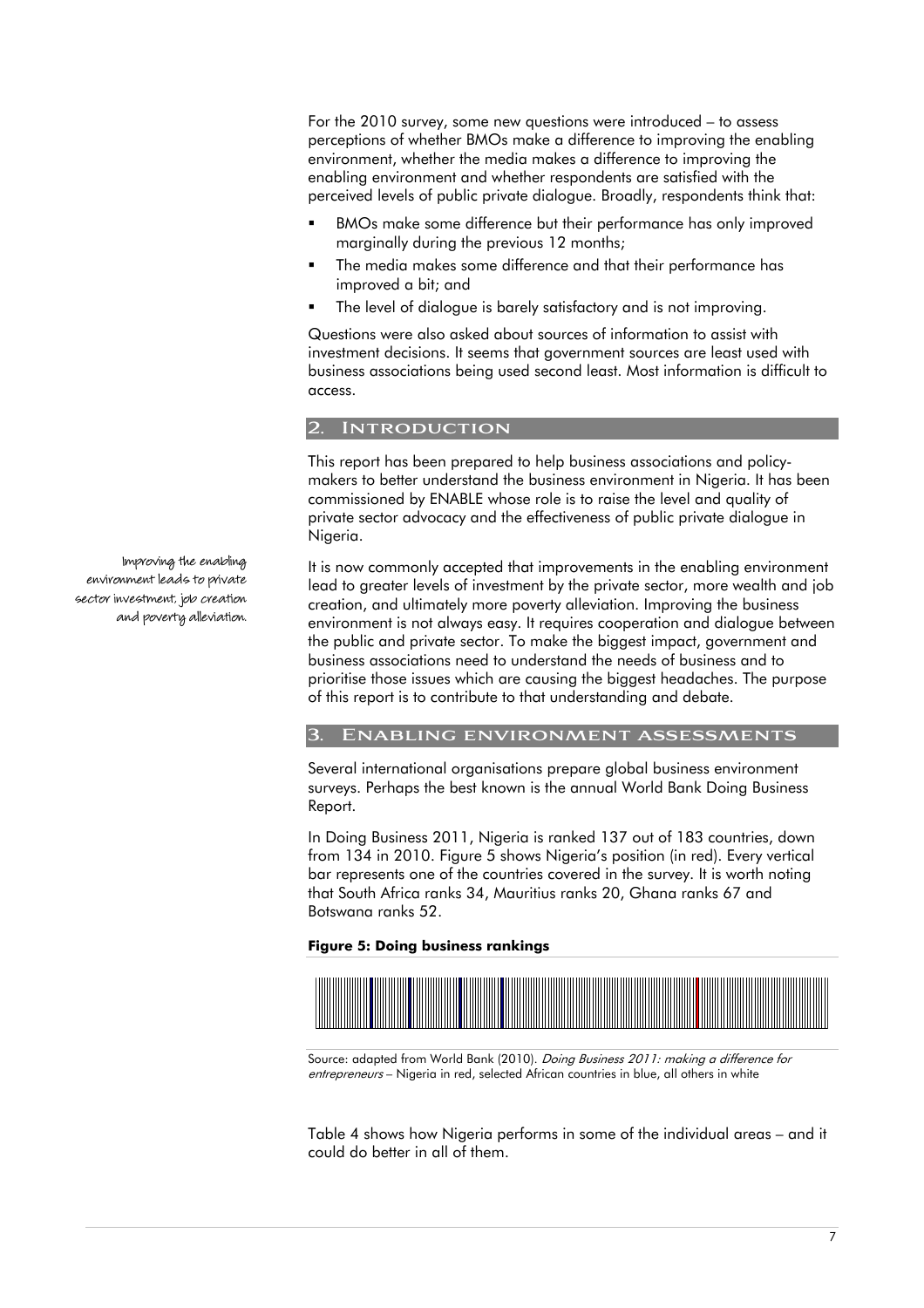#### **Table 4: Nigeria: Doing Business rankings**

|                        | 2010 rank | 2011 rank |
|------------------------|-----------|-----------|
| Ease of doing business | 134       | 137       |
| Starting a business    | 108       | 110       |
| Dealing with licences  | 162       | 167       |
| Registering property   | 178       | 179       |
| Paying taxes           | 132       | 134       |
| Enforcing contracts    | 94        | 97        |

Sources: World Bank (2009) Doing Business 2010: reforming through difficult times; World Bank (2010) Doing Business 2011: making a difference for entrepreneurs. NB the World Bank adjusted the way that the 2010 'ease of doing business' rank was calculated in the 2011 report, so the table shows the 2010 rank as reported in the 2011 report

Whilst the World Bank's work is valuable to policy makers in highlighting areas worthy of reform and promoting debate, it does not offer a holistic view in that it focuses on a narrow selection of indicators. Encouraging more people to start in business or to join the formal economy, or encouraging more investment, will depend upon a broader perception of the ease of doing business than the narrow view reported in Doing Business.

## **4. Rationale for this study**

With organisations such as the World Bank and World Economic Forum undertaking research to assess the problems faced by business, it may seem that there is no need for further studies. This study is different, however:

- This study reports the perceptions of business leaders themselves. Perception and reality may well be different, but people act on the basis of what they perceive to be the case (even if that is not wholly accurate). It is therefore just as important, if not more important, for policy makers to understand the perceptions of business leaders, in addition to the more 'objective' measures of the business environment.
- This research isolates the factors that are important to specific sectors and regions. There are a wide range of factors which together comprise the enabling environment, though not all are important to every business or sector.
- The survey not only asked about the factors that are problematic but also, unlike other surveys, asked business leaders to identify the factors where the government is perceived to be making a positive effort.
- The survey has attempted to quantify the costs to business of meeting the regulatory requirements imposed on them.

## **5. Methodology**

The fieldwork was undertaken during November and December 2010 by NOI Polls, a Nigerian polling and market research firm. The survey was conducted using a questionnaire designed by David Irwin. The questionnaires were administered face to face and results for each respondent transcribed into a specially designed spreadsheet.

The sample consisted of CEOs in leading organisations, drawn from a combination of the National Bureau of Statistics and NOI Polls databases. The sample population comprised 403 businesses covering a range of sectors, locations and business sizes. The composition of the sample is shown in table 5. The profile distribution – by sector, location and size – is very similar to the sample profile in 2009 so comparisons between years should be meaningful.

Business leaders make decisions based on their perception of the investment climate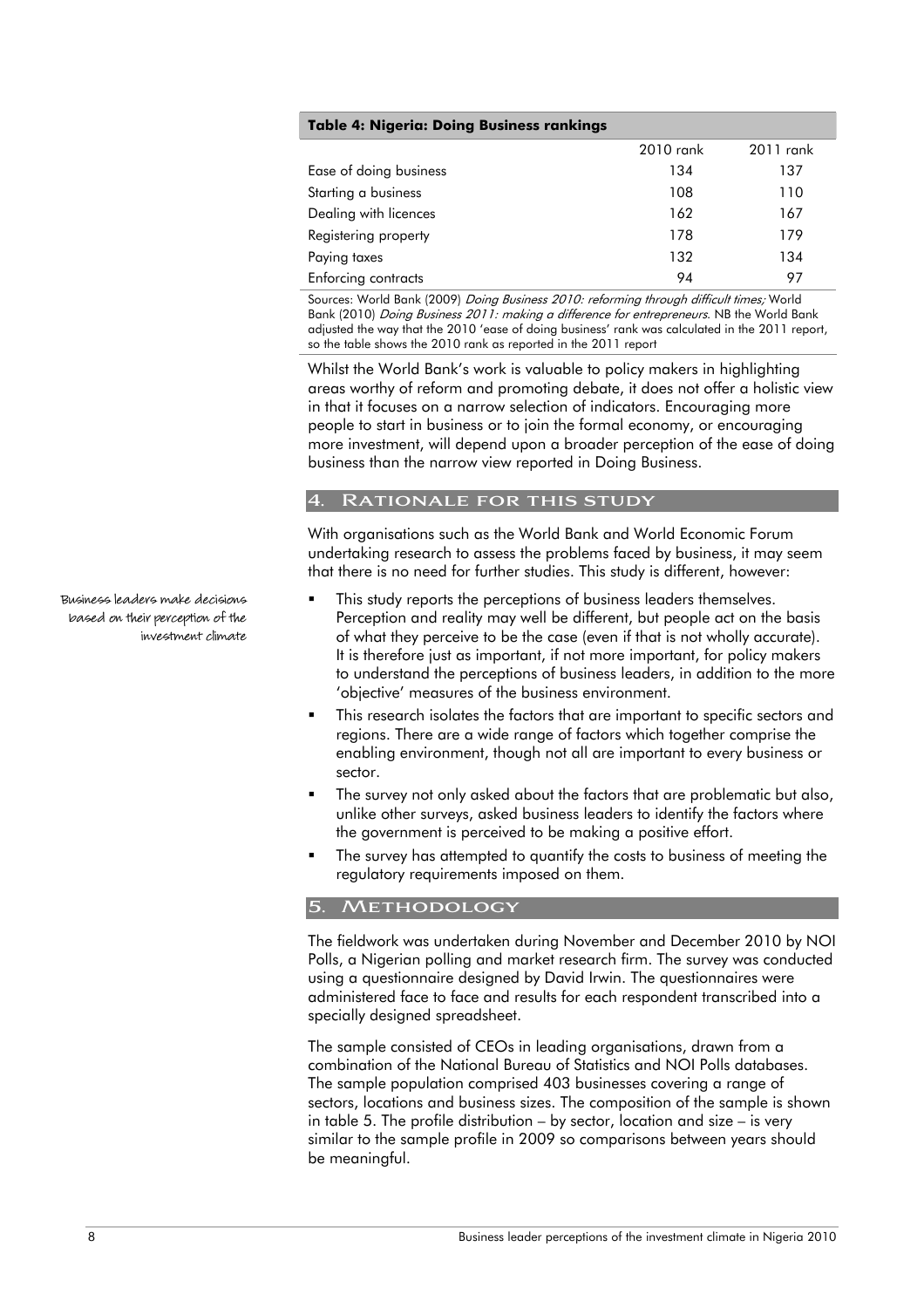| <b>Table 5: Sample population</b> |    |          |     |                  |     |
|-----------------------------------|----|----------|-----|------------------|-----|
| Sector                            |    | Location |     | Size (employees) |     |
| Manufacturing                     | 80 | Abuja    | 76  | $0 - 9$          | 117 |
| Finance                           | 69 | Kaduna   | 76  | $10-24$          | 146 |
| Agriculture                       | 69 | Kano     | 100 | 25-49            | 52  |
| Wholesale & retail                | 67 | Lagos    | 151 | 50-99            | 24  |
| Hospitality                       | 46 |          |     | 100-250          | 13  |
| Construction                      | 29 |          |     | >250             | 51  |
| Services                          | 26 |          |     |                  |     |
| Other                             | 17 |          |     | Did not say      | 9   |

## **6. National view**

#### **6.1 Factors important to business**

In the first question, respondents were asked to indicate which of a range of factors were important to the success of their business and to indicate whether those factors made doing business very difficult, somewhat difficult, had room for improvement or was not a problem at all. The reason for splitting the results is that it is quite possible for a factor to be important – a manufacturer might need a reliable source of electric power for example or a service business might rely on effective telecommunications – but for that factor not to cause problems – power or telecommunications might be reliably available.

The results for whether issues were important are shown in figure 6. The main factor, identified by all respondents, was power. However, this was closely followed by roads, telecommunications, security and level of taxation.



#### **Figure 6: Importance of factors (all respondents)**

#### **6.2 Factors which make business difficult**

Figure 7 shows the factors that businesses perceive to make life difficult. The factors that 'make business very difficult' (the blue part the bar) are, in order, power, water, corruption, roads, security and access to finance.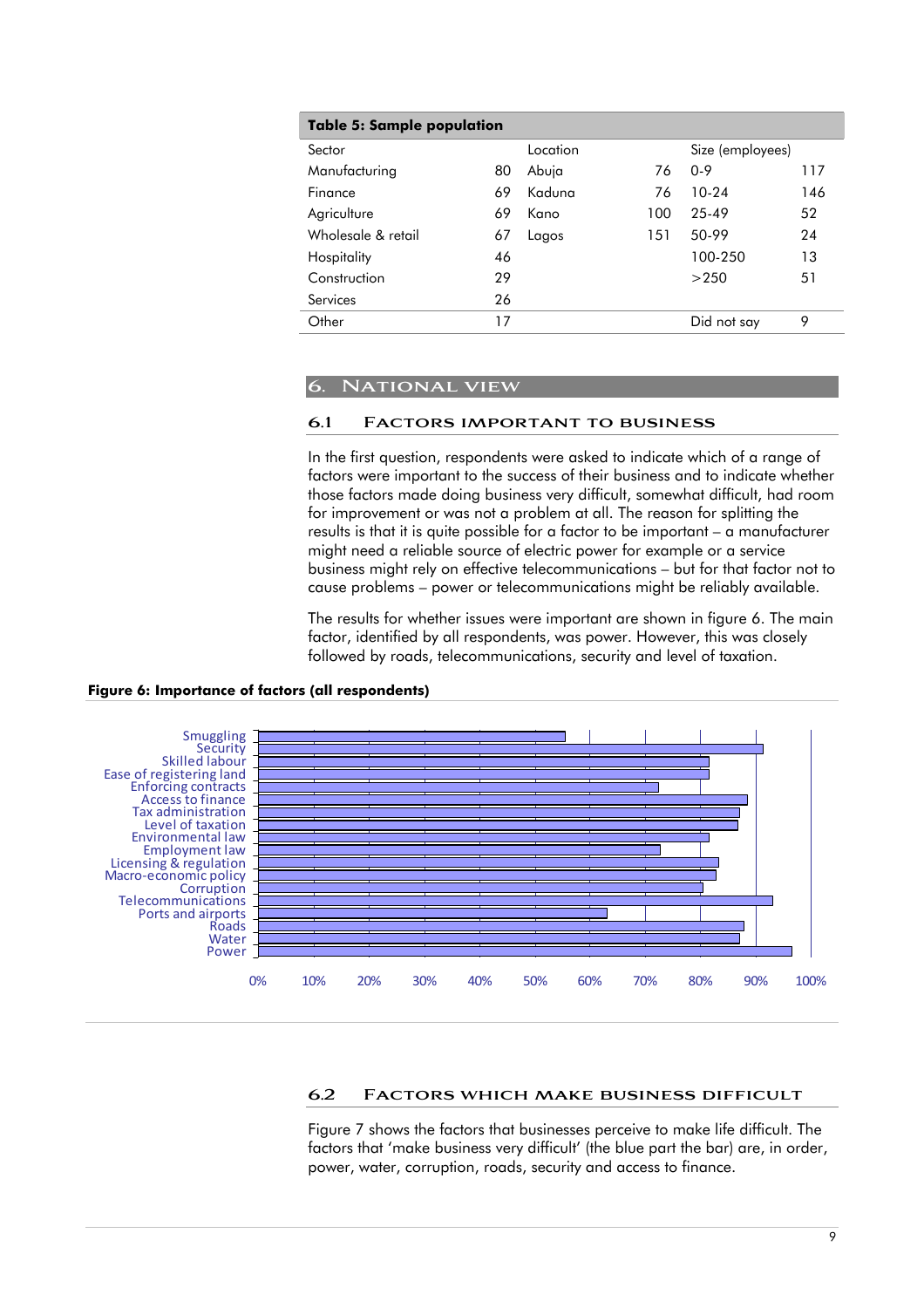#### **Figure 7: Factors which make business difficult**



**Makes biz very difficult Makes biz somewhat difficult Could be improved Not a problem at all**

It is not always easy to assimilate the data when responses are summarised in this way, so the chart below shows the results by allocating a 'score' for each response as follows: 1 – not a problem; 2 – could be improved; 3 – makes doing business somewhat difficult; 4 – makes doing business very difficult. So, an average score of 4 would mean that every respondent thinks that an issue makes business very difficult.



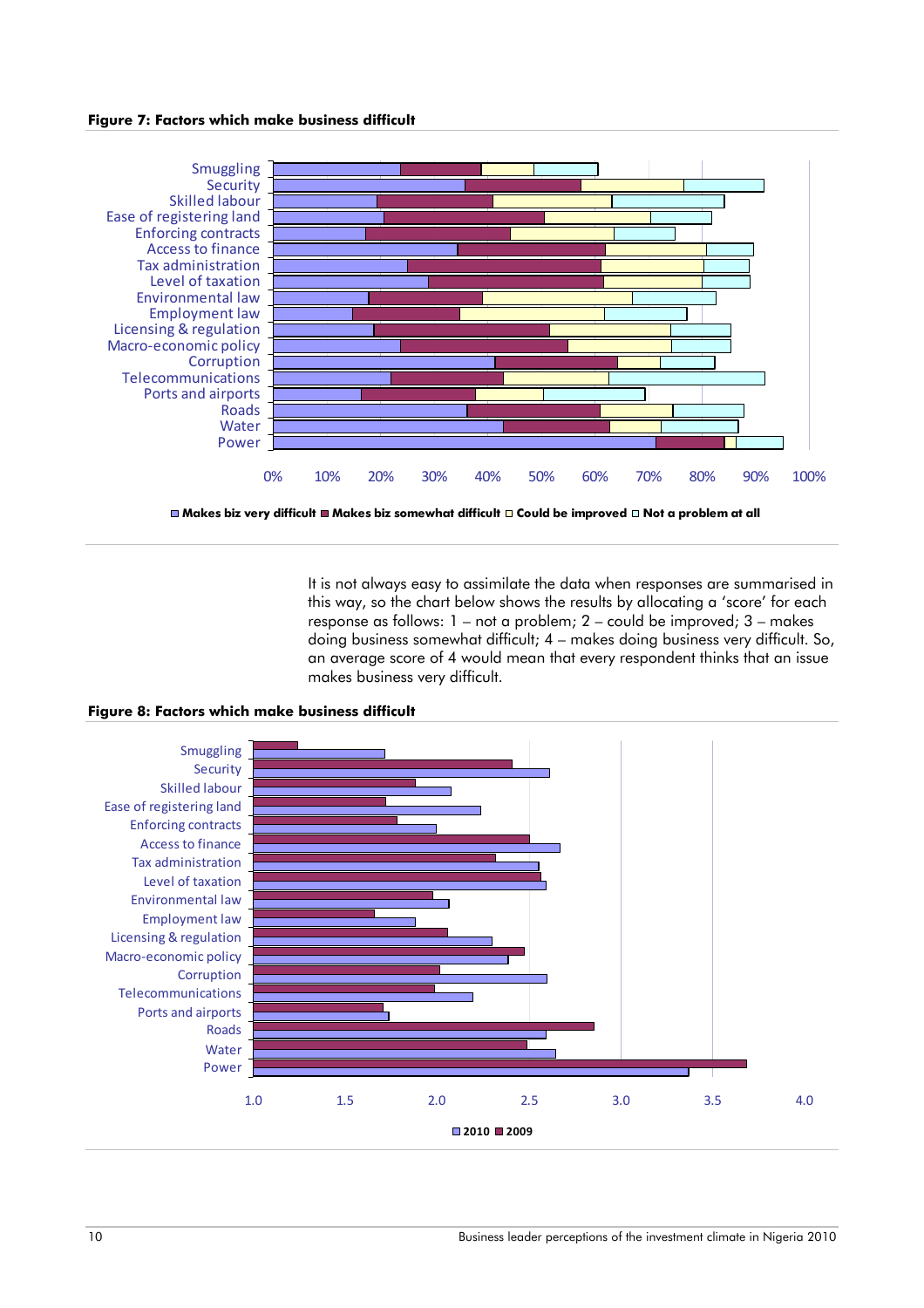Figure 8 reveals that the key issue – by a long way – is power, with a score well over three. This is followed by access to finance, water, corruption, security and roads.

Whilst the order has changed marginally from 2009, it is broadly the same issues that are causing problems and the perception of the level of difficulty is broadly consistent. As can be seen on the chart, the difficulty caused by power and roads has fallen. Worryingly, however, many other factors have deteriorated: corruption, smuggling and the ease of registering land have all become more difficult; even telecoms is seen to be more difficult than in 2009.

This year, we have looked at the issues after weighting the perception of difficulty by the proportion of respondents saying that the issue was important. If every respondent said an issue was important to them, then there would be no change in the result. If no respondent said an issue was important, then the result would be zero, so the scale for this weighted difficulty runs from zero to 4. Figures from 2009 are included for comparison.

#### **Figure 9: Issues that cause difficulty weighted by importance**



It turns out that the results are very similar, with power heading the list, though improving slightly compared to 2009. This is then followed by security, access to finance, water, roads, level of tax, tax administration and corruption. Interestingly, telecoms comes next – much higher up the ranking than when difficulty alone is considered – because it is seen as important by most respondents.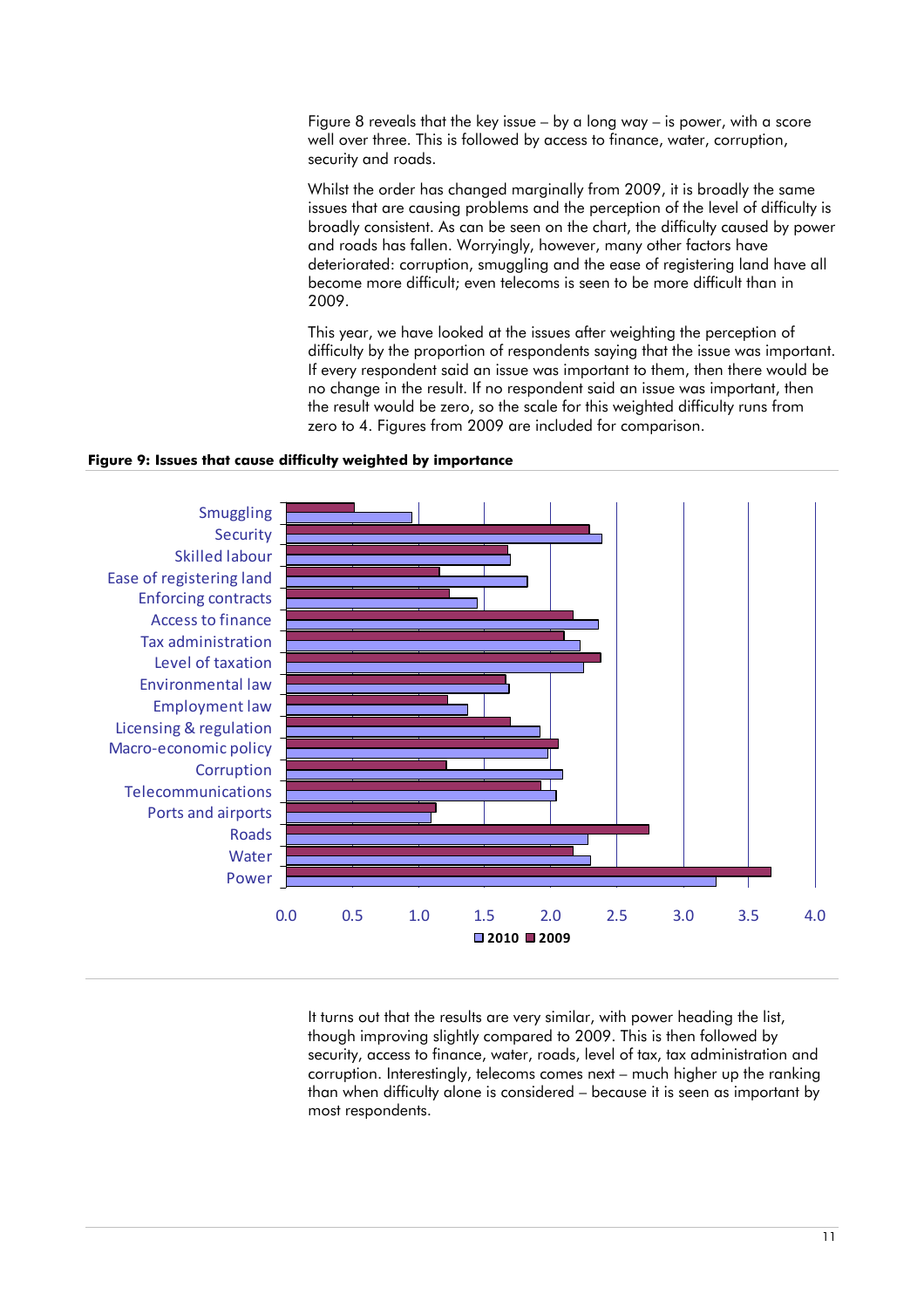#### **6.3 Non tariff barriers**

Non tariff barriers (NTBs) may be a requirement of government that add to the complexity and cost of doing business – such as cumbersome customs procedures – or may arise for other reasons – such as 'illegal' road blocks intended to extort money.



#### **Figure 10: Relevance of non-tariff barriers (all respondents)**

Some 50 per cent of respondents thought that road blocks and quality or export certificates were important issues (figure 10).

It is important to remember that can also have knock-on effects – for example barriers which impede road distribution may cause delays for manufacturers or processors, but these businesses may not report this in their own assessment of the environment. The above results may therefore underestimate the relevance of NTBs. They will also tend to have a disproportionate impact on businesses that are trading internationally.

If one omits the non-responses, on the assumption that they are not affected by these issues, then the problem of road blocks is seen as an issue that makes business 'somewhat difficult', though the situation is much improved from 2009.

#### **Figure 11: Non-tariff barriers which make business difficult**



There is a challenge here for policy makers, however, in that some large companies can use non-tariff barriers as a competitive advantage and some companies and individuals have vested interests in maintaining these barriers. It is incumbent on the wider private sector therefore to identify areas where reform is needed.

#### **6.4 Government performance**

The third question asked respondents about their perception of government efforts to address these aspects of the enabling environment. Answers ranged from 'the government is making real efforts to address the issue' (coded 1), through 'some effort' (coded 2), 'no effort', (coded 3) to 'government actions are making this issue worse' (coded 4). So, an average score of 1 would mean that every respondent thinks that the government is making a real effort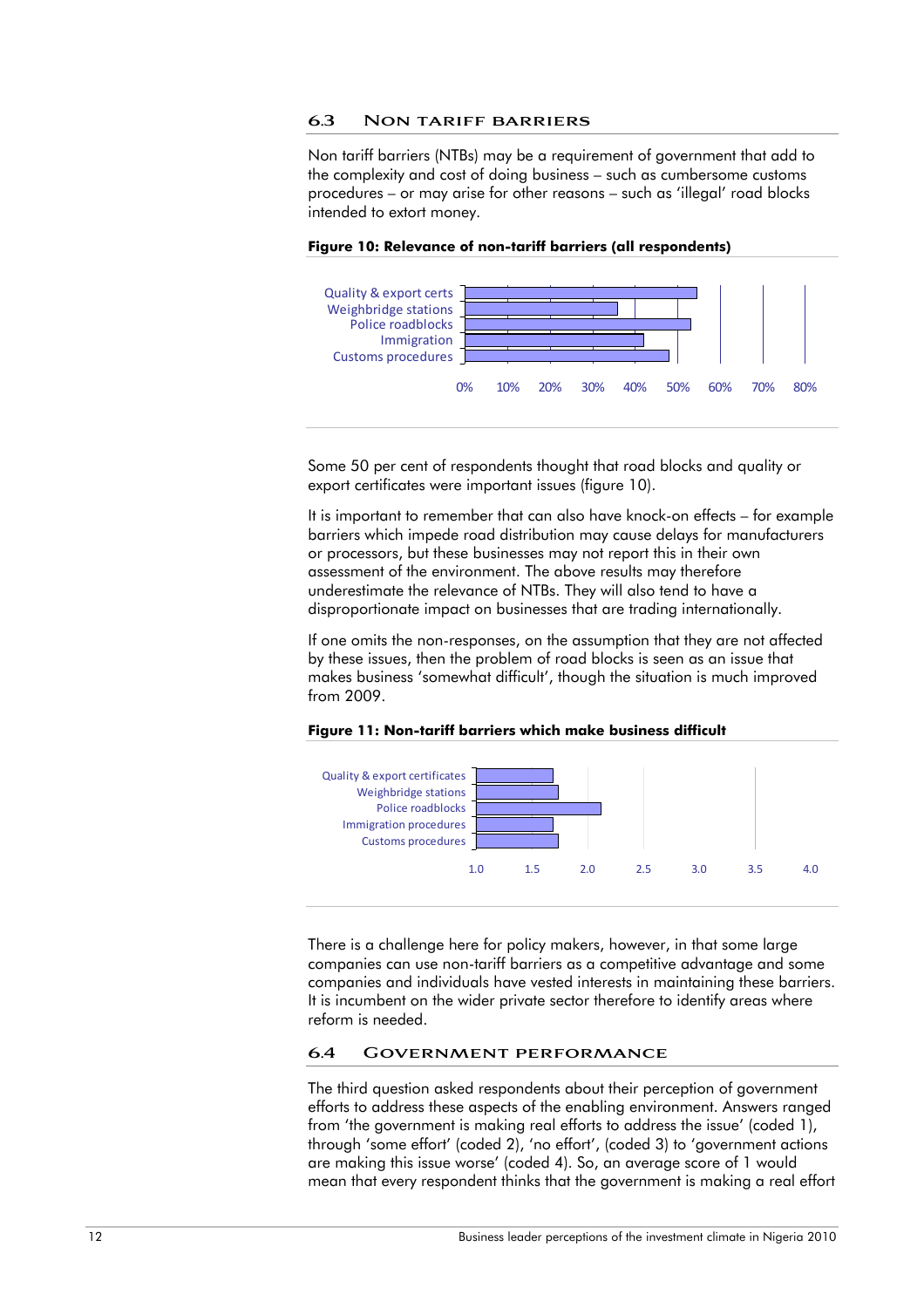The overall perception is that government is making no real effort to address any issue except telecoms to address the issue and an average score of 4 would mean that every respondent thinks that the government is making the issue worse.

Figure 12 reveals the overall perception that the government is making no real effort to address any of the issues, except for telecommunications. Corruption is seen, for the second year running, as the issue where the government is making least effort and has the highest proportion of respondents saying that the government is making the issue worse. Smuggling, whilst marginally improved on 2009, is still the second issue where government is perceived to be making the least effort.



#### **Figure 12: Government performance in addressing key factors**

#### **6.5 Influence on investment**

The fourth question asked respondents which factors were likely to influence investment decisions and how (scored 1: encourage further investment; 2: neither encourage nor deter; 3: deter further investment). Perhaps not entirely surprisingly, power is seen as the biggest deterrent to investment.

Despite corruption not figuring as a factor that makes business very difficult, it is seen as the second biggest deterrent, perhaps suggesting that corruption is most problematic for business during times of investment (for example, when securing the necessary licenses or approvals). Smuggling is also a deterrent, presumably because it leads to unfair competition. Nevertheless, it is encouraging to see that both of these have become less of a deterrent, leaving power as the primary deterrent to investment. It is also interesting to note that its score has barely changed from 2009.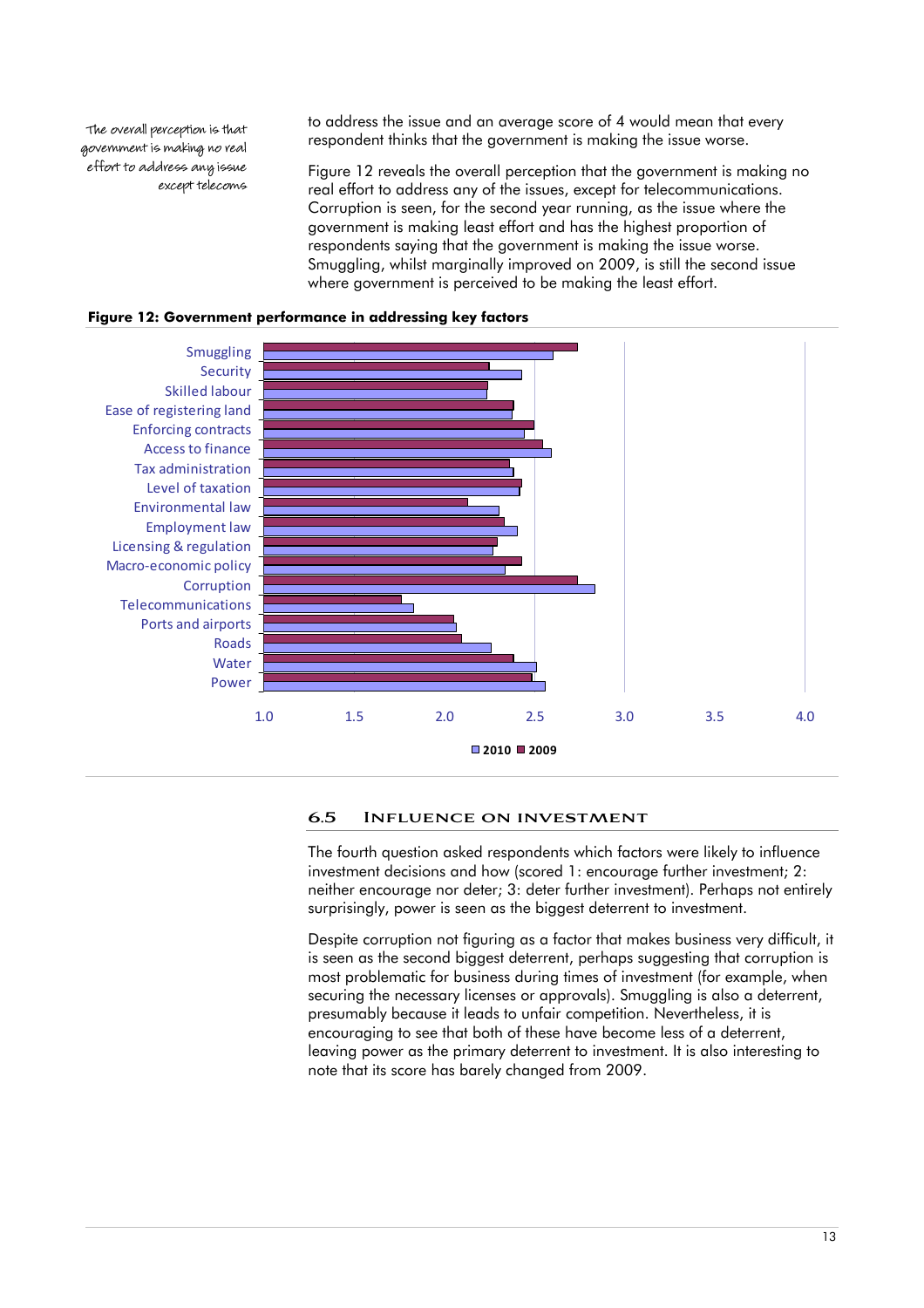#### **Figure 13: Factors which affect investment decisions**



## **6.6 Enabling environment priorities**

We have prepared an 'enabling environment priority index' based on the level of difficulty perceived by respondents combined with the perception of how the government is addressing the issue.

The chart below shows the combined views for all of our issues. Note that the scale has been inverted and rebased so that a factor that causes the most difficulty for business and in which the government is making the problem worse will be shown as zero and a factor that causes the least difficulty for business and in which the government is making a real effort to improve the position is shown as 100.

This reveals that the issue that is the least problematic is ports & airports, followed by telecommunications and then availability of skilled labour and employment law. The biggest problem, by a long way and as in 2009, is power. This is now followed by corruption, water and access to finance. These should be the immediate priorities for government to address though not at the expense of the other factors.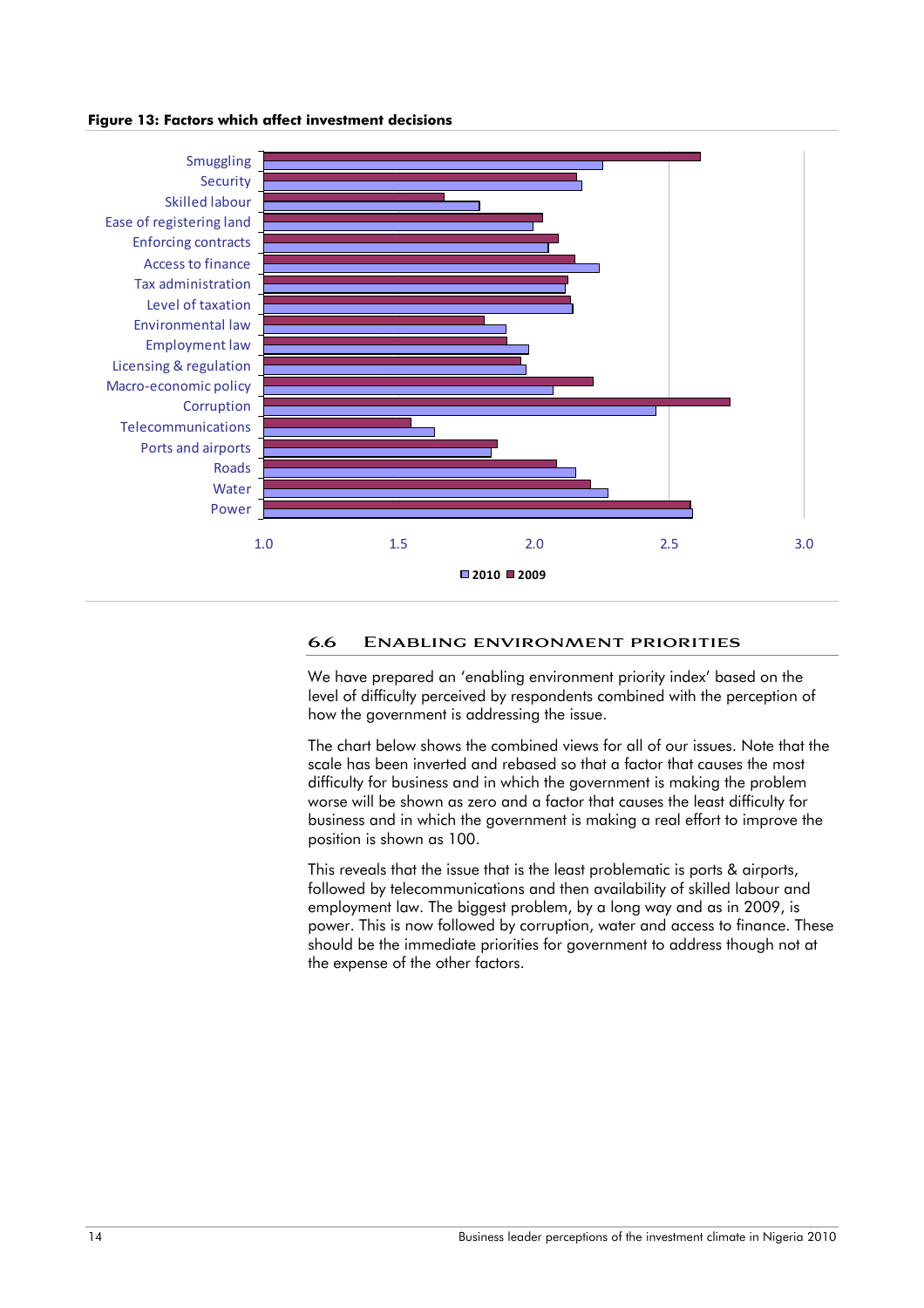#### **Figure 14: Enabling environment priority index**



Whilst it is difficult to combine all views into a single figure, we recognise that having a single figure makes it easy to see at a glance whether the private sector perceives that the enabling environment has improved or deteriorated.

We have therefore calculated a single figure for the four states together and for each of the states. As this survey is also undertaken in East Africa, we are able to provide some comparative data. The score this year is very similar to last year: Lagos has improved marginally; the other three states have deteriorated marginally.

| Table 6: Enabling environment perception index |      |      |      |  |  |
|------------------------------------------------|------|------|------|--|--|
|                                                | 2008 | 2009 | 2010 |  |  |
| Nigeria                                        |      | 62   | 60   |  |  |
| Abuja                                          |      | 66   | 58   |  |  |
| Kaduna                                         |      | 64   | 60   |  |  |
| Kano                                           |      | 61   | 53   |  |  |
| Lagos                                          |      | 62   | 64   |  |  |
| Tanzania                                       | 57   | 66   | 67   |  |  |
| Kenya                                          | 52   | 56   |      |  |  |
| Uganda                                         | 63   | 59   |      |  |  |

#### **7. Review by membership of BMO**

It might be expected that members of BMOs would be more concerned about the impact of the issues on their business and, perhaps, more critical of the government. Indeed, it may well be that they joined the BMO precisely to add their weight to those lobbying for changes in public policy. It seems, however, that there is almost no difference in perceptions between business leaders of businesses that are a member of a BMO and those that are not.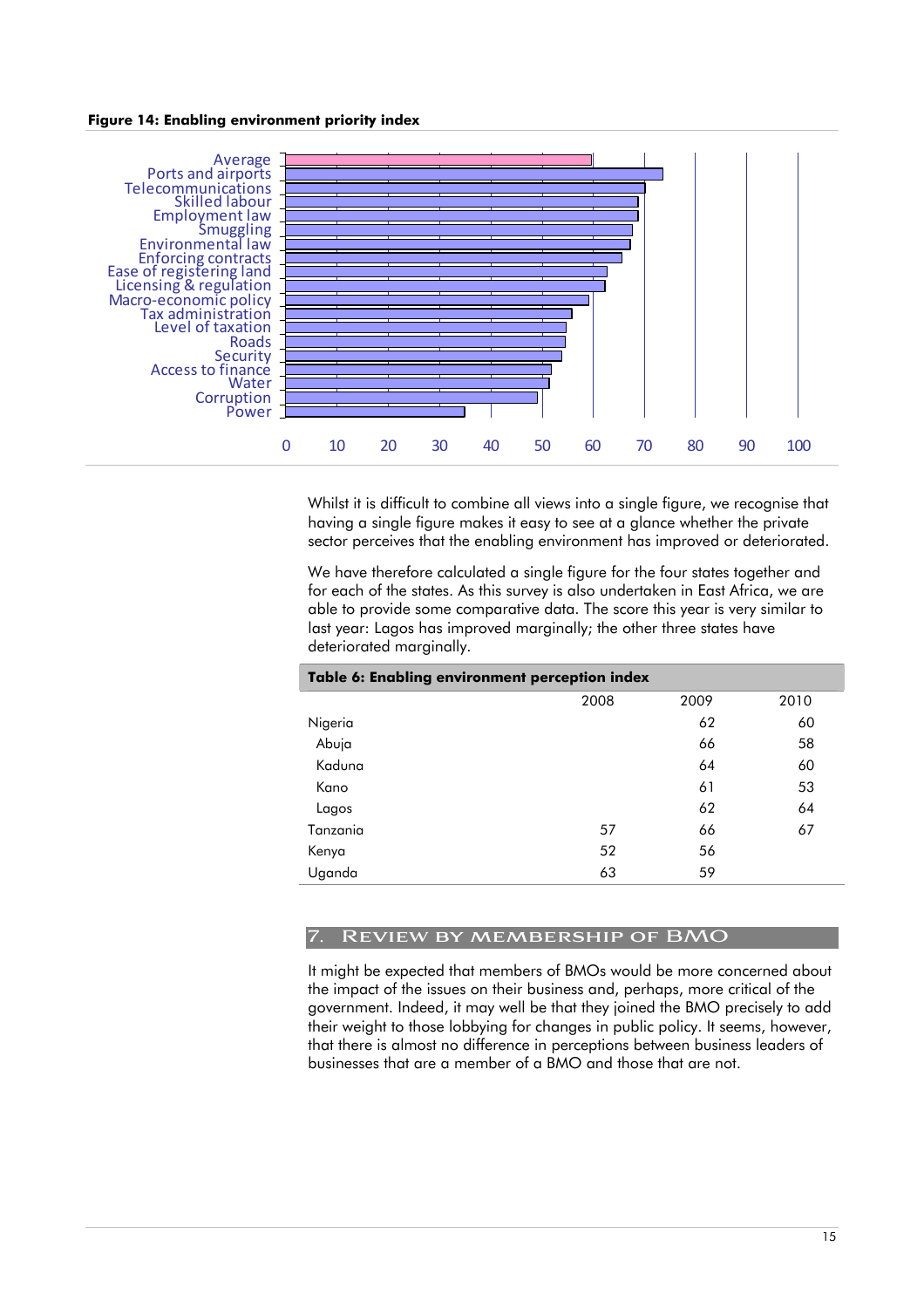#### **Figure 15: Factors that make business difficult by membership of BMO**



Note: Some 148 respondents were members of a BMO; 255 respondents were not members of a BMO

There is almost no difference between members and non-members in their perceptions of whether government is making an effort to address each of the issues.

#### **Figure 16: Perceptions of government efforts to address issues by membership of BMO**

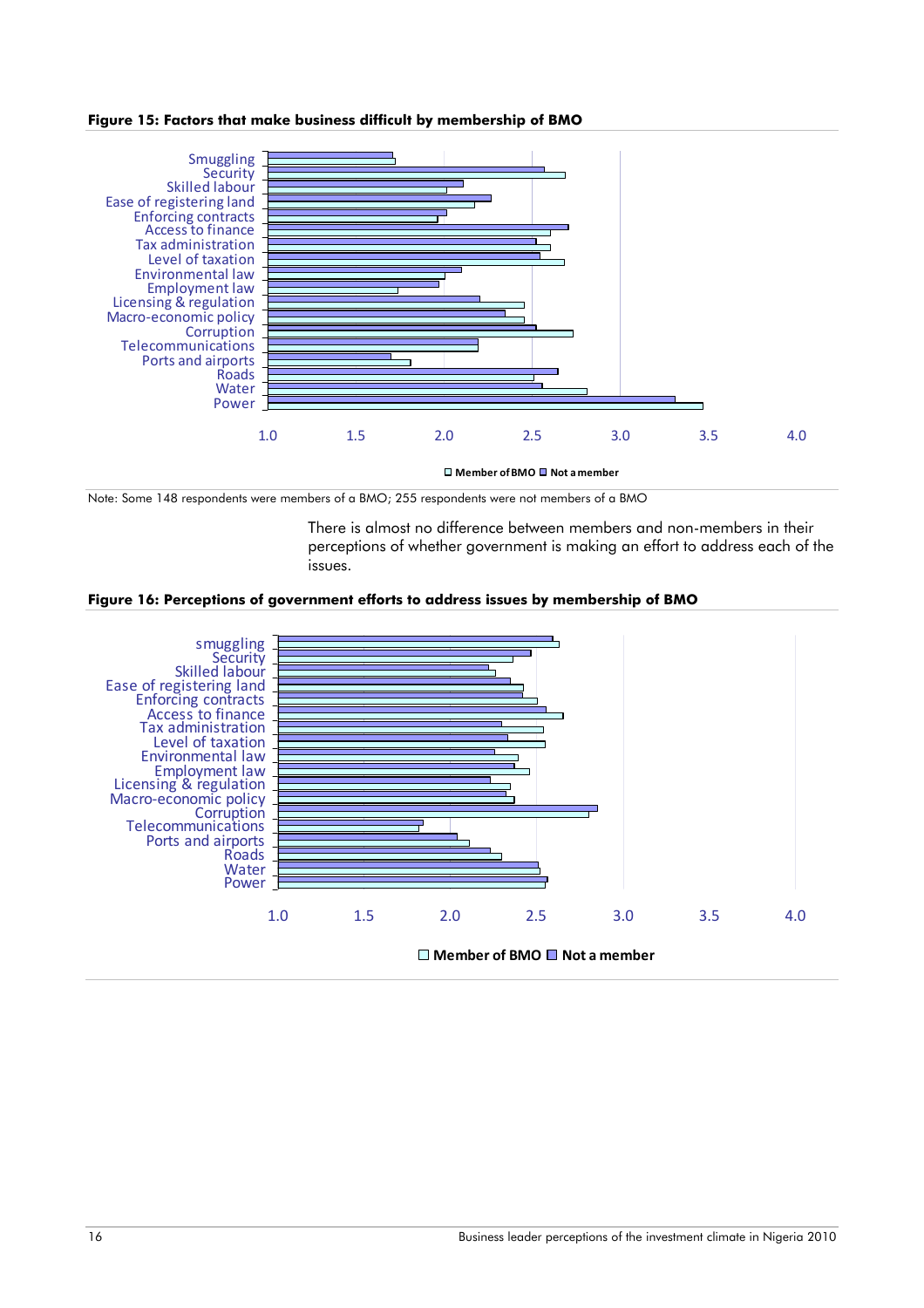#### **8. Review by sector**

#### **8.1 Manufacturing**

Power is the main issue which the manufacturing sector says makes business difficult, though it also says that access to finance is a problem. There are then four further issues which score almost the same (and 2.6 make doing business somewhat difficult): security, level of tax, roads and water. Smuggling is not seen to be an issue at all.

## **Figure 17: Factors which make business difficult for manufacturing**



#### **8.2 Agriculture**

The agricultural sector sees power as making business very difficult. There are three issues (with a score of about 3) so make doing business fairly difficult: access to finance, corruption and water. There are a number of issues which the agriculture thinks do not present a problem. These include employment law, ports & airports, enforcing contracts and access to skilled labour.





#### **8.3 Finance**

Like manufacturing, the finance sector finds most factors make doing business somewhat difficult. Power heads the list, close to making business very difficult. This is then followed by level of taxation and tax administration, security, macro-economic policy and corruption. Smuggling and ports, perhaps not surprisingly, give them then least problems, though they say that both could be improved.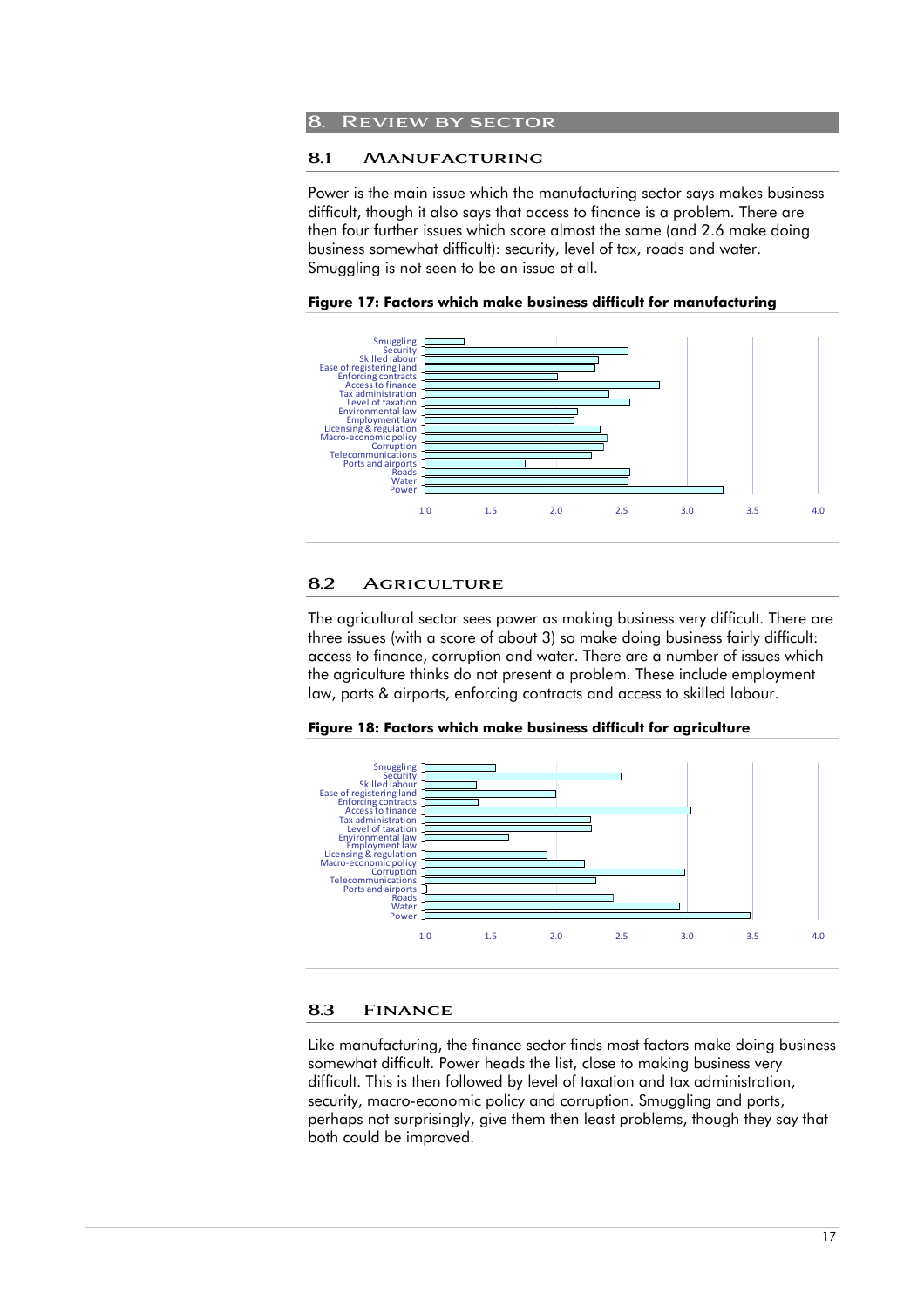

**Figure 19: Factors which make business difficult for the finance sector** 

#### **8.4 Wholesale & retail**

The wholesale and retail sectors say that power is their biggest problem, making business very difficult. Roads and water come next. They say that corruption, macro-economic policy, access to finance and tax administration makes doing business somewhat difficult.



**Figure 20: Factors which make business difficult for wholesale & retail** 

## **8.5 Hospitality**

The hospitality sector, in this survey mainly covering hotels and restaurants, complains about power as a factor making business very difficult with a score higher than for any other sector. Factors that make doing business somewhat difficult are security, level of taxation, tax administration and corruption. They have least problems with smuggling and ports & airports.



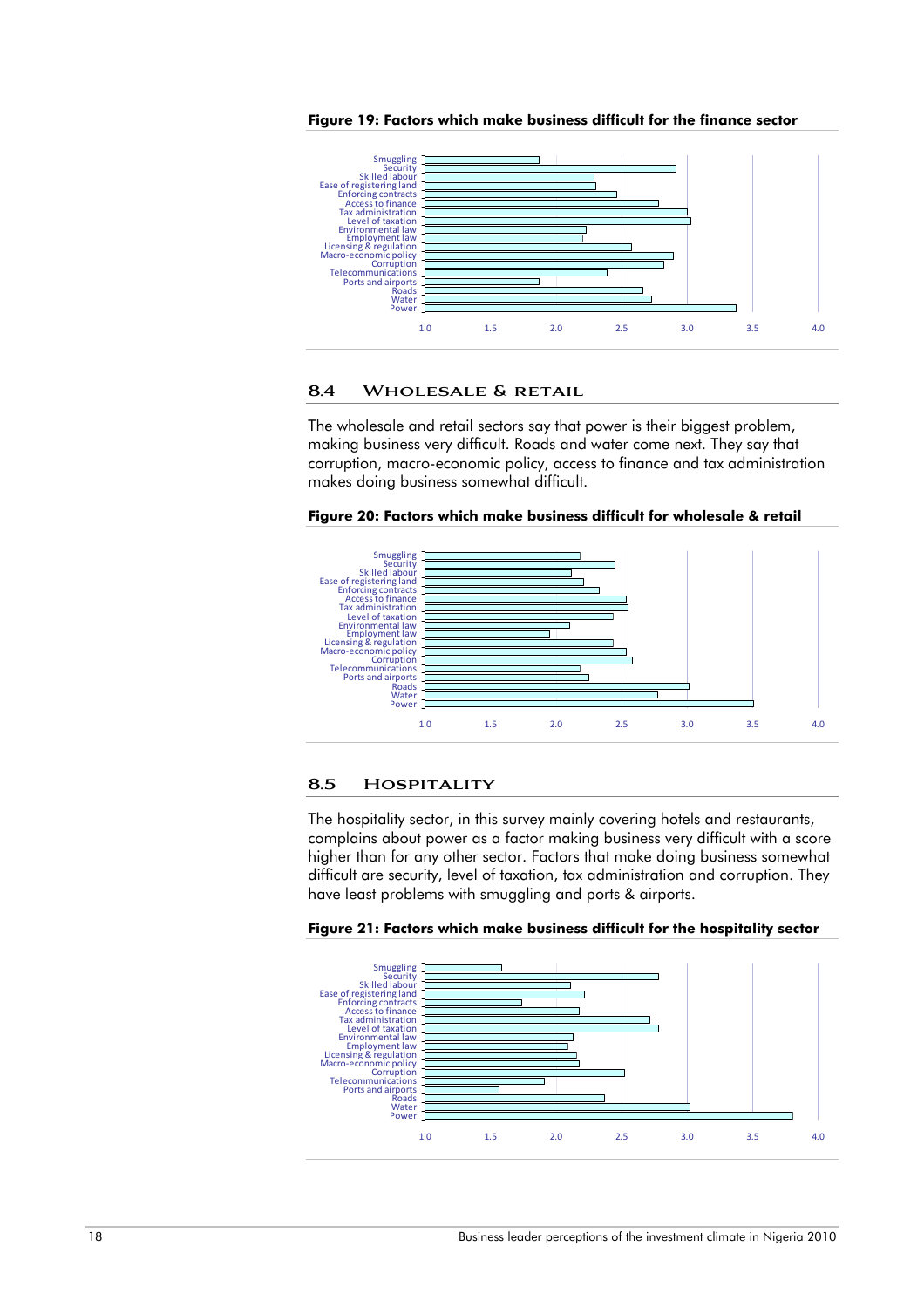#### **8.6 Construction**

No factor makes business very difficult for the construction sector, but power, security, roads, access to finance, ease of registering land and level of taxation all make doing business somewhat difficult. Whilst no factor gets a very high score, no factor scores less than 2 either.



**Figure 22: Factors which make business difficult for the construction sector** 

#### **8.7 Services**

Power is the biggest issue faced by the services sector, followed by the ease of registering land, which makes doing business somewhat difficult. Smuggling, ports and macro-economic policy are least problematic. Every other issue could be improved.





## **9. Review by business size**

Respondents were asked to state how many staff they employed. Not every respondent answered this question, but most did.

Power is a significant problem for businesses whatever their size. Complying with various laws and regulations (tax, employment law and environmental law) becomes more of a problem as firms get bigger, perhaps because they are more likely to be formalised and are more visible to enforcement agents.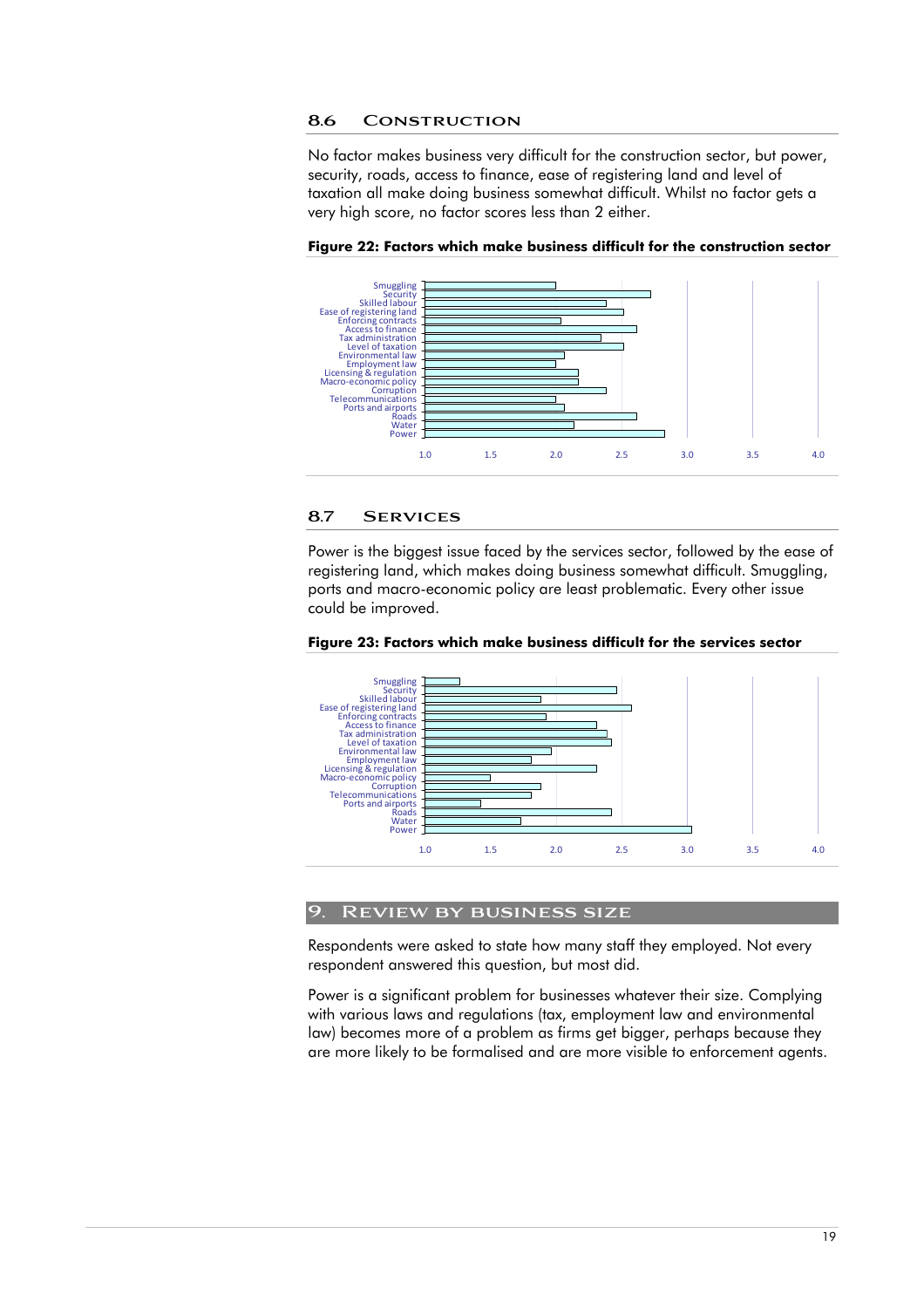

**Figure 24: Factors which make business difficult: by business size** 

Analysing the responses by business size is interesting. The prevailing view amongst donors and policy makers is that a 'bad' business environment hits small firms the hardest (because, for example, they rely more on external finance, high compliance costs are spread over a smaller revenue base and they are less likely to be able to take a stand say on corruption), but these results suggest that is not the case. Of course, this may be due to the fact that in Nigeria many small businesses do not comply with regulations anyway (meaning that the compliance burden is minimal), and that larger companies with more complex operations are more likely to be capital intensive (meaning finance is more of a constraint) and are more likely to rely on ports, the enforcement of contracts etc. It may also have something to do with levels of awareness – executives of big companies are more likely to have travelled to the USA and Europe – and will thus be more aware of the limitations of the Nigerian business environment.

The smallest businesses, that is, those employing fewer than 10 people, say that the biggest problem is caused by power, followed by corruption, security and water. Employment law causes the least problem followed by ports.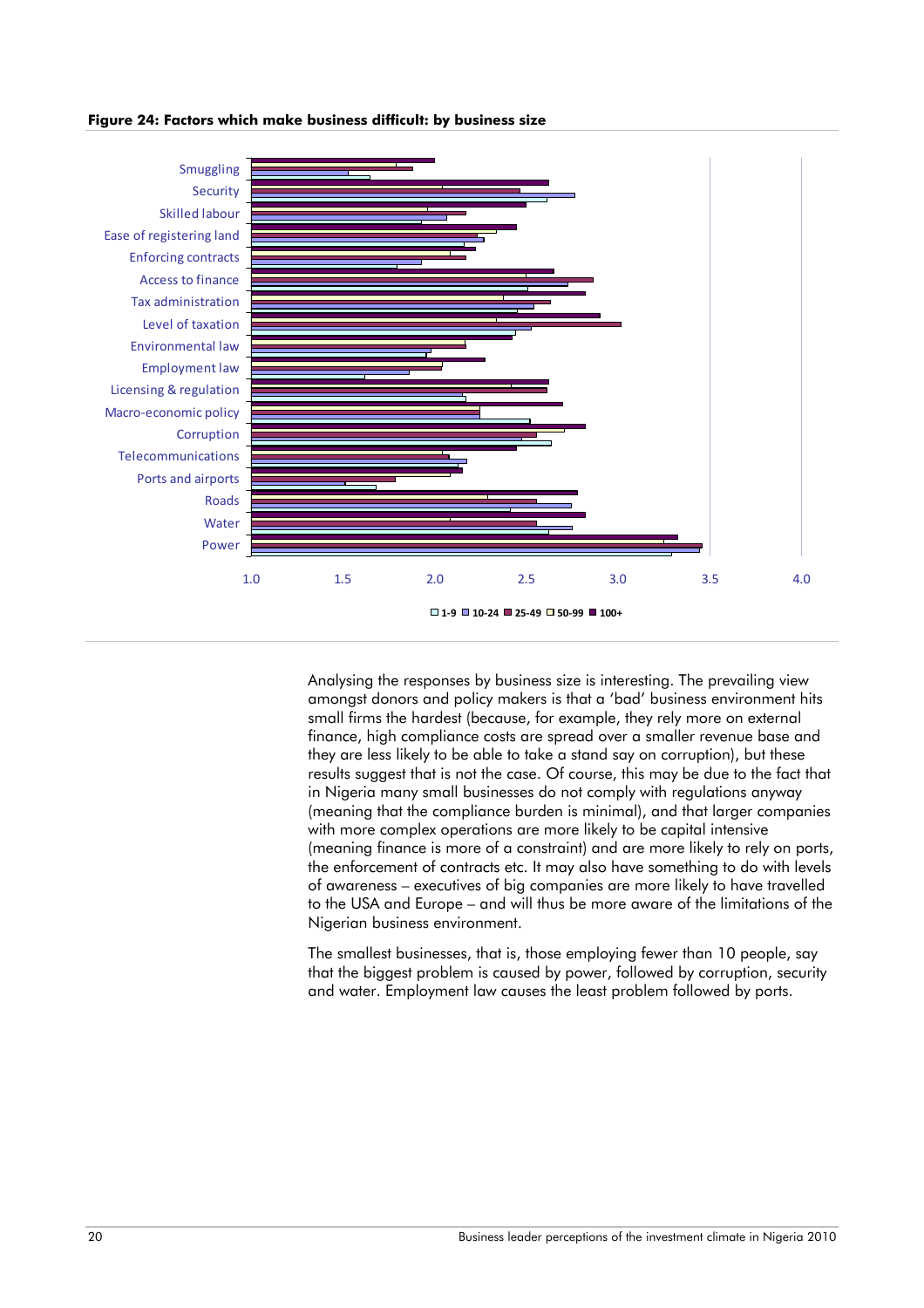

**Figure 25: Issues that cause difficulty for businesses employing 1-9** 

Businesses employing 10-24 people say that power is their biggest problem followed by security, water, roads and access to finance. They say ports give them the least problem. Whilst employment law is the second easiest issue, it is worth noting that it is much higher than for the smallest businesses.



**Figure 26: Issues that cause difficulty for businesses employing 10-24** 

Businesses employing 25-49 people also say that power is their biggest problem. Their second biggest problem is level of taxation, then access to finance, and then licensing and regulation, presumably because, as they grow, they find that they have to comply with more regulatory requirements. Ports is the issue that they find the easiest, though it is more of a problem than for small businesses (perhaps because they are more likely to be directly involved in importing or exporting goods). Employment law is their third easiest issue, though it is worse than for the smaller businesses, presumably also made worse by the need to comply with more law as they grow.



**Figure 27: Issues that cause difficulty for businesses employing 25-49**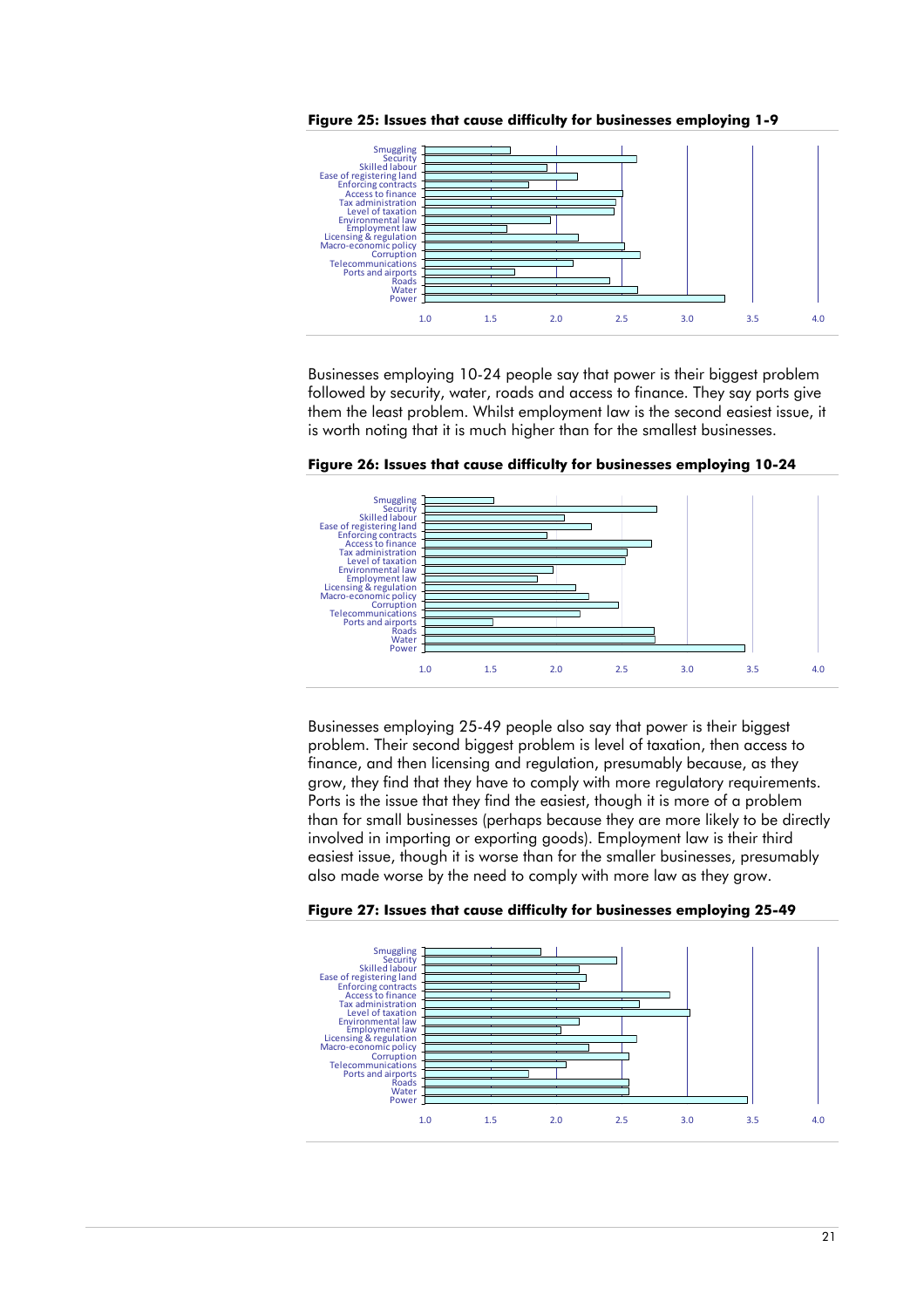The trend continues, with businesses employing 50-99 people saying that power is the issue that gives them most difficulty. For them, corruption is the second biggest problem and then access to finance.

At the 'easy' end, every issue causes a greater degree of difficulty than for smaller businesses. Smuggling, rather than ports, is the easiest issue for them. Ports and employment law both exceed 2, meaning that they think they could be improved.



**Figure 28: Issues that cause difficulty for businesses employing 50-99** 

Businesses employing more than 100 people seem to think every issues cause a little more difficulty. Power is the main problem, followed by level of tax, tax administration, corruption, water and roads. Smuggling is their least problematic issue; ports is their second easiest issue and enforcing contracts is their third.



**Figure 29: Issues that cause difficulty for businesses employing >100** 

#### **10. Who makes a difference**

The survey asked some additional questions in 2010 related to business membership organisations, the media, dialogue and investment intentions.

The first question asked whether BMOs make a difference to the business environment and the answers were coded. In the chart, a score of 1 indicates that business perceives that they are making no difference; a score of 2 indicates a perception that they making some difference; a score of 3 indicates a belief that they are making a big difference. Across the whole sample the score was 2.1, suggesting that BMOs do make some difference to the business environment.

We might expect businesses that are members of BMOs to be more positive about the BMO – if they are not positive, then they might be expected to leave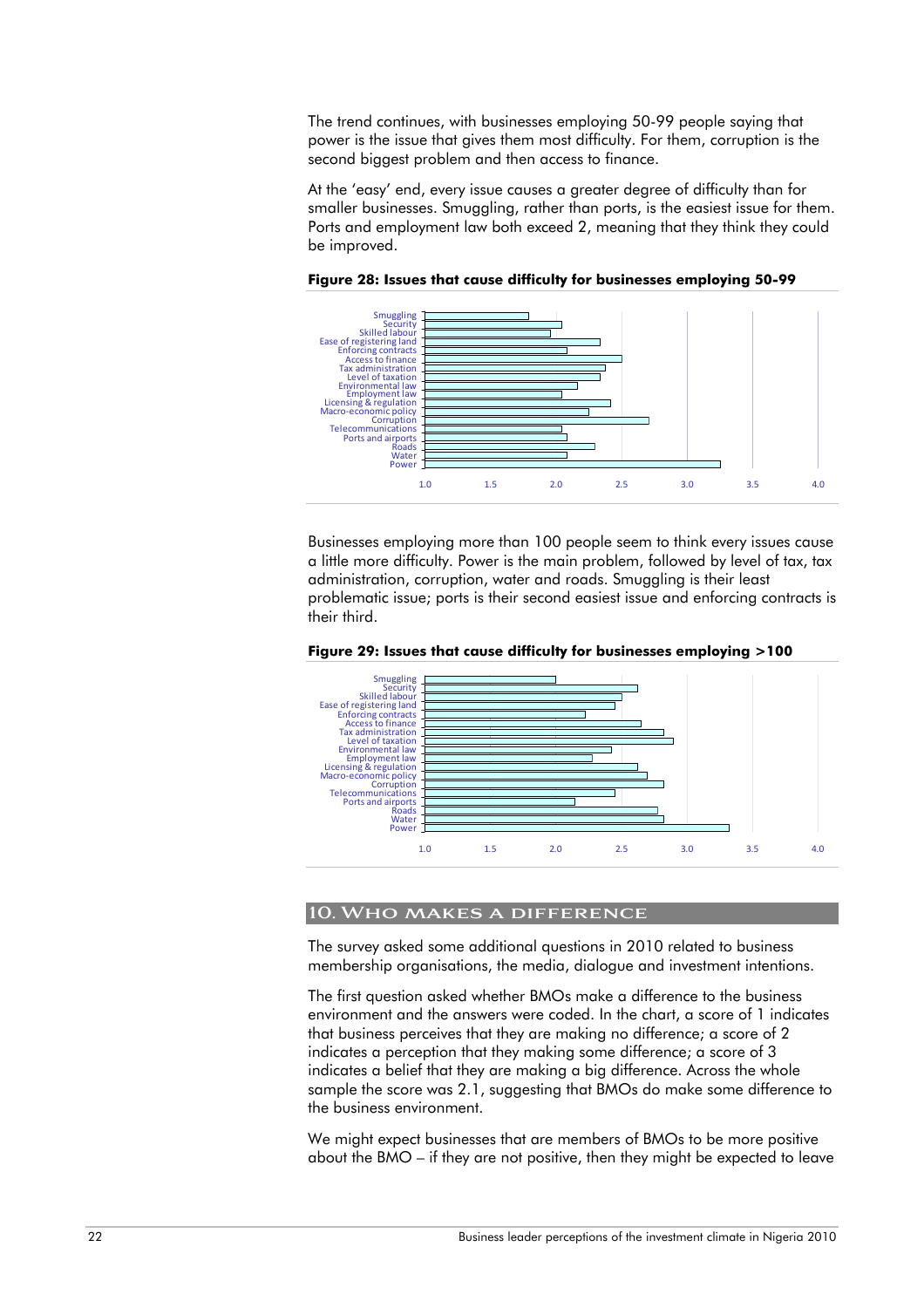– and this is largely the result. What is perhaps interesting is that members are not much more positive about BMOs than non-members.

In most sectors, members were more positive about the difference that a BMO can make, and this was also the case across the whole sample. Respondents were least positive about agriculture sector BMOs.



**Figure 30: Do BMOs make a difference?** 

#### **Figure 31: Do BMOs make a difference?**



The next question asked whether respondents perceived that BMOs' performance had improved over the last 12 months. A score of 1 indicates a perception that BMOs have deteriorated; a score of 2 indicates that their performance has remained the same; a score of 3 indicates a belief that they have improved. Across the whole sample the score was 2.3, suggesting that there has been a small improvement in the performance of BMOs over the year. Interestingly, all sectors think that BMOs have improved over the last 12 months. Again, members tended to be more positive about BMO improvement than non-members, though not by very much.

#### **Figure 32: Has BMO performance improved?**

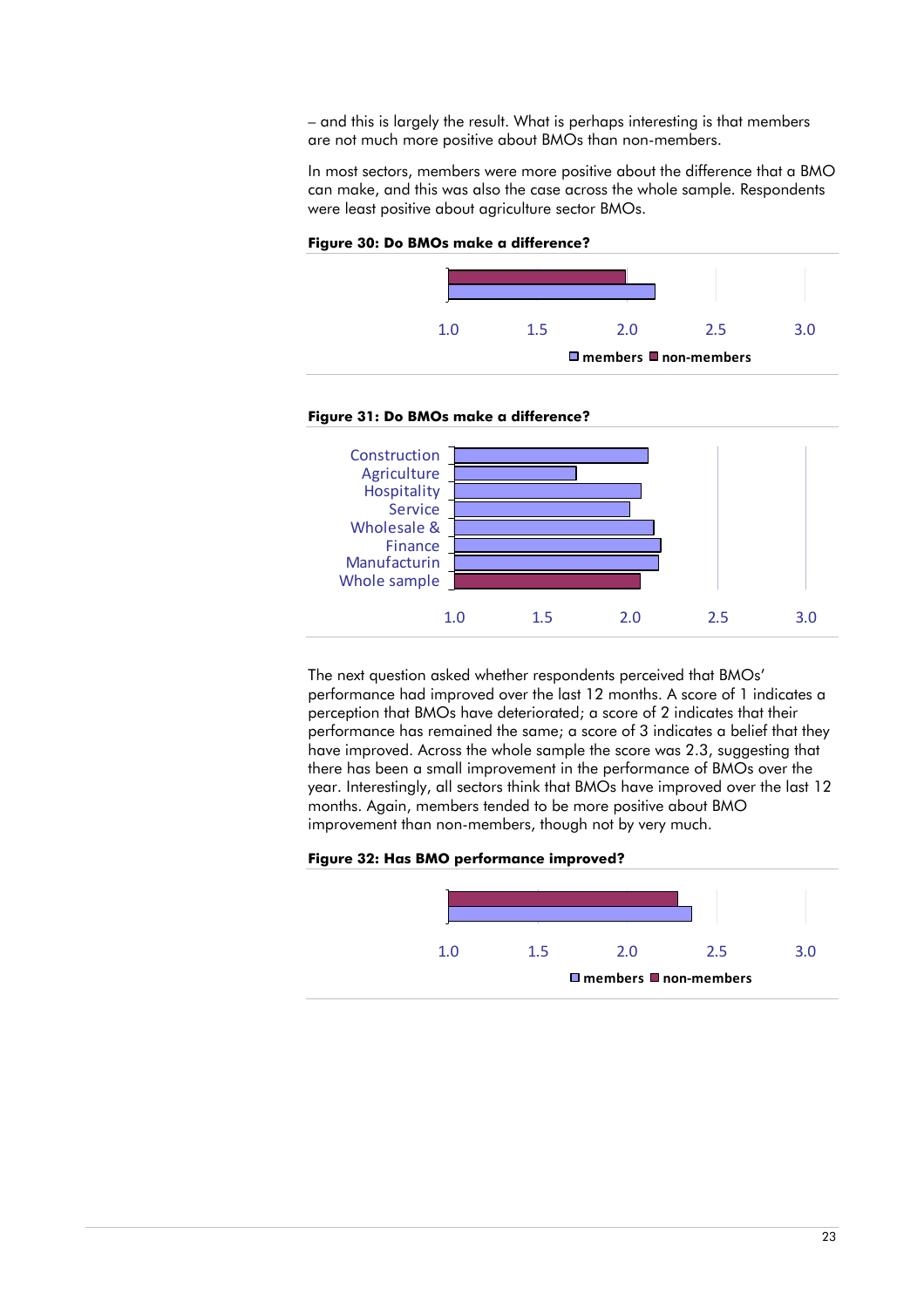



Respondents were asked whether they thought the media made a difference to the business environment. Overall, the score was 2.1 (the same score as BMOs), suggesting that the media do make some difference to the business environment. As with BMOs, the performance of the media is perceived to have increased over the year (with a score of 2.4, slightly higher than BMOs).

One might have expected a large regional variation; in fact, Abuja, Kano and Kaduna had almost identical results with only Lagos being more positive.

#### **Figure 34: Does the media make a difference?**



There was slightly more variation amongst sectors, though not much, with the service sector being most positive about the media.

**Figure 35: Does the media make a difference** 



All states and all sectors were positive about the improvement in the media's performance with all thinking that they had improved during the last 12 months.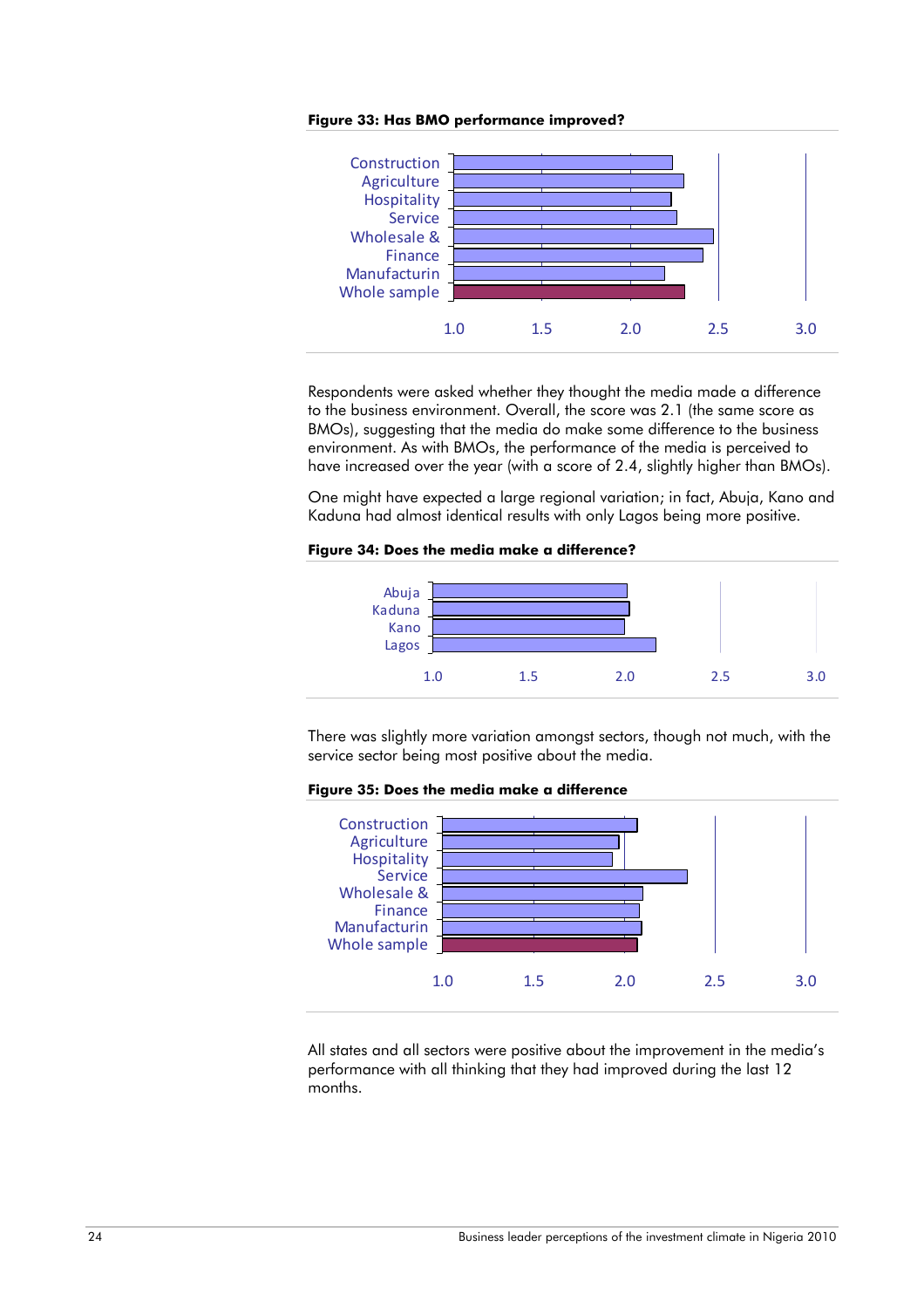#### **Figure 36: Has the media improved?**



#### **Figure 37: Has the media improved**



Respondents were asked if they were satisfied with the level of public private dialogue. Responses were coded so that a score of 1 indicates respondents were not satisfied, a score of 2 indicates that respondents were somewhat satisfied and a score of 3 indicates that they were very satisfied. The overall score was 1.7, suggesting that business leaders are not particularly satisfied with the level of public private dialogue.

Members were slightly more satisfied than non-members though clearly all respondents feel that there is room for improvement.

#### **Figure 38: Satisfaction with level of public private dialogue**



There was a little variation amongst sectors, but no sector achieved even a 'somewhat satisfied' score. This may indeed indicate that BMOs are not engaging in sufficient dialogue; at the very least, it means that BMOs need to communicate more effectively with their members.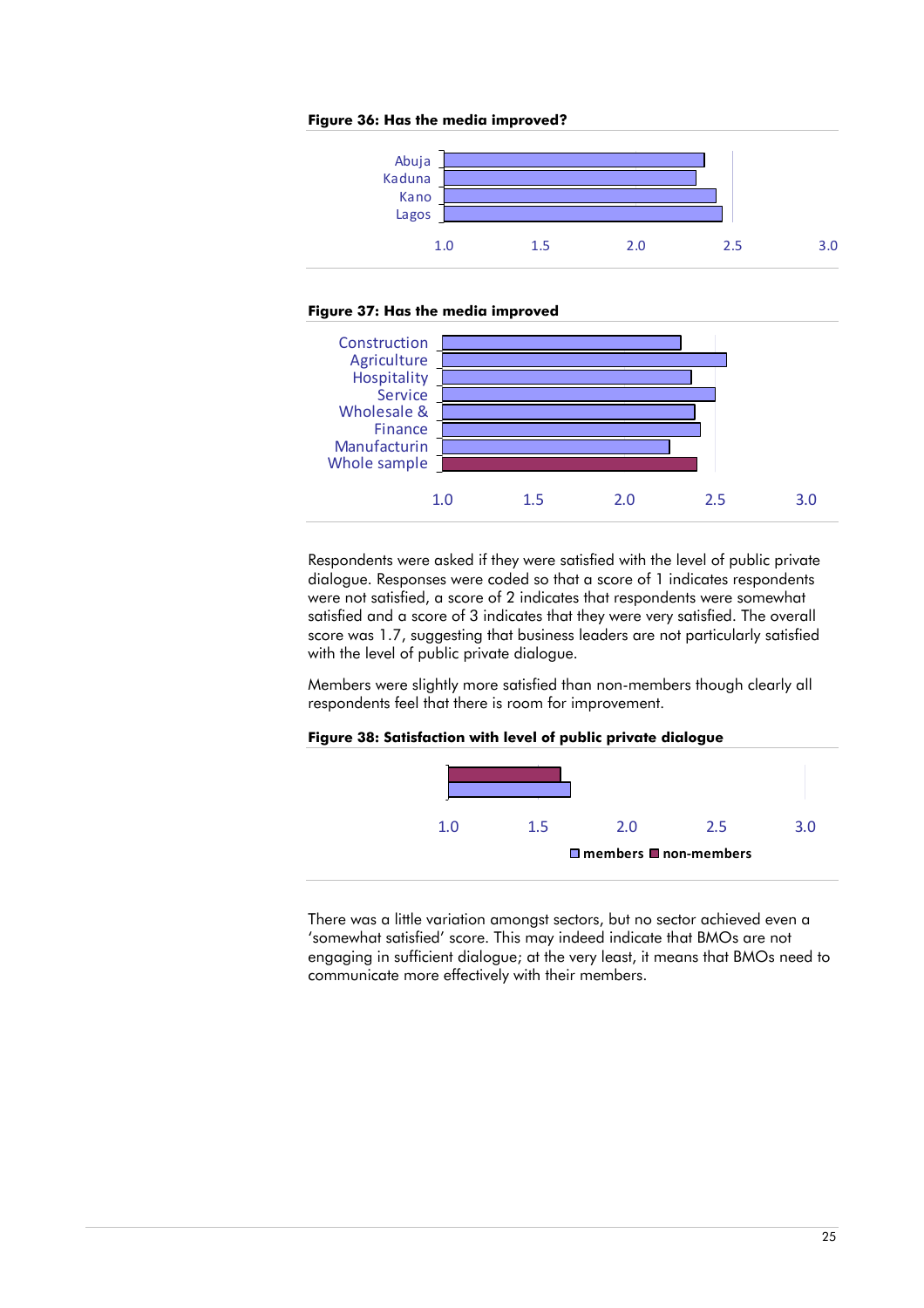

#### **Figure 39: Satisfaction with level of public private dialogue**

The next question asked about how the level of dialogue had changed during the previous 12 months – with possible answers of improved (score 3), stayed the same (score 2) and deteriorated (score 1). Overall, the score was 1.7, suggesting that the level public private dialogue has worsened slightly over the year.

There is some geographic variation in responses to the question about whether there has been an improvement in the level of dialogue, with every state saying that, to some extent, it has deteriorated and with Kano saying this most.

#### **Figure 40: Perception of improvement in level of dialogue**



Similarly, all sectors think that the level of dialogue has deteriorated to some extent during the last 12 months. Construction is most positive and agriculture is least positive.





## **11. Investment plans & access to information**

Respondents were asked about their investment plans. Rather than combining the responses to give a single score, it is more revealing to look at the actual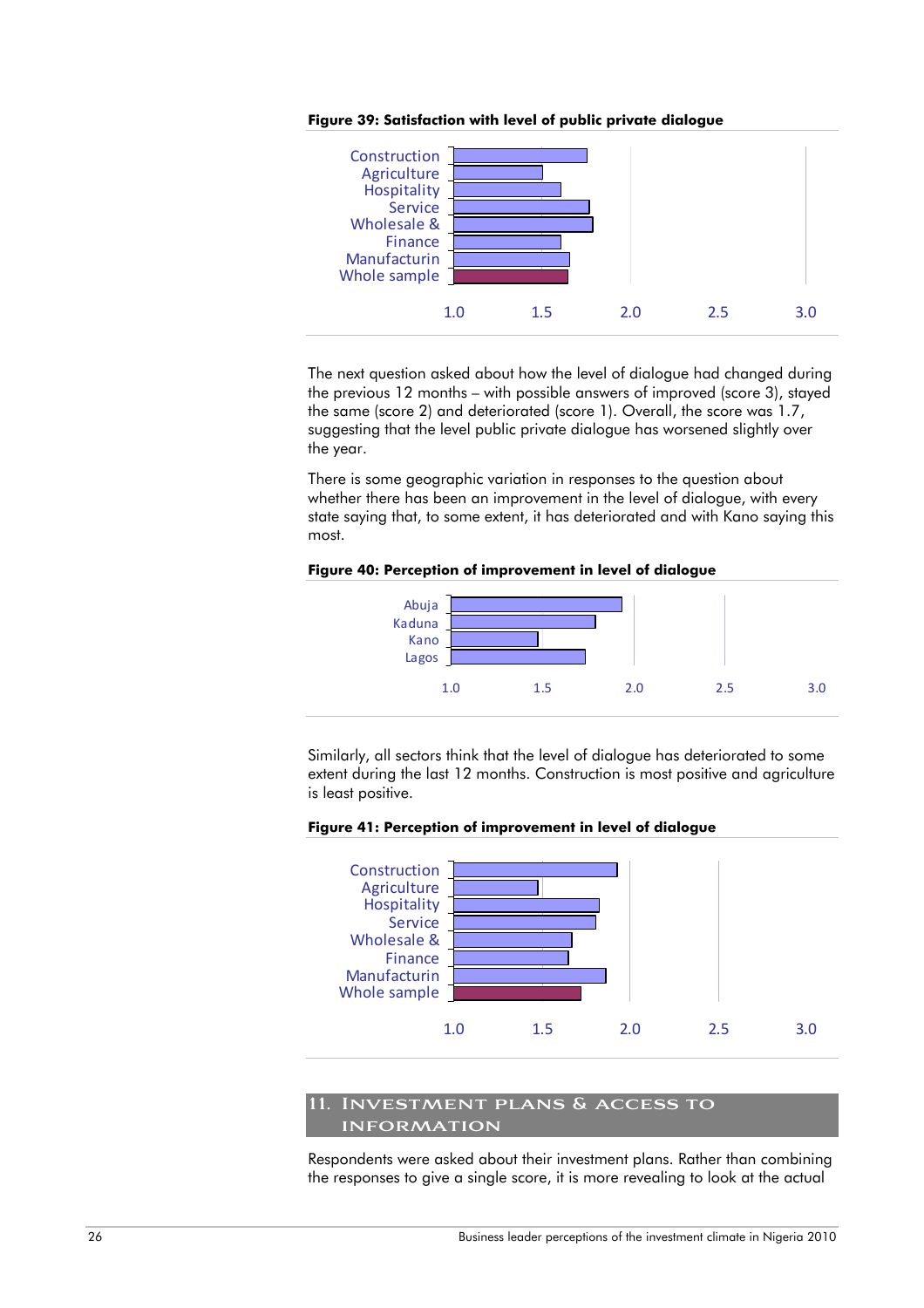answers. Most respondents, and a majority of respondents in finance, service sector and agriculture, expect to reinvest in an existing project during the next 12 months. A significant number of respondents expect to invest in a new project. So, all told, some 80 per cent of respondents expect to invest during the next 12 months. Very few plan to disinvest or to exit existing projects. The service sector is most bullish about future investment, with over 90 per cent planning to invest, followed by wholesale & retail, and agriculture. The finance sector is the least bullish.



## **Figure 42: Investment intentions**

Kaduna and Kano have the highest proportion of businesses saying that they will be reinvesting in existing projects, but the lowest proportion saying they will invest in new projects. This could reflect a lack of business opportunities in new areas or a lack of the skills and knowledge necessary to take advantage of new opportunities (relative to the more dynamic business environment in Lagos).



#### **Figure 43: Investment intentions**

A key requirement for businesses thinking about investing is to gather appropriate information so that they can make an informed choice. So we asked questions about where respondents looked for information and the ease of accessing information.

It seems that the biggest source of information is the general news media. Government Ministries, Departments and Agencies seem to be the least used – which is not a good endorsement of government intuitions as information sources. It also (probably) results in increased information search costs for businesses. The second least used source is trade associations – perhaps suggesting a service that they could offer to their members.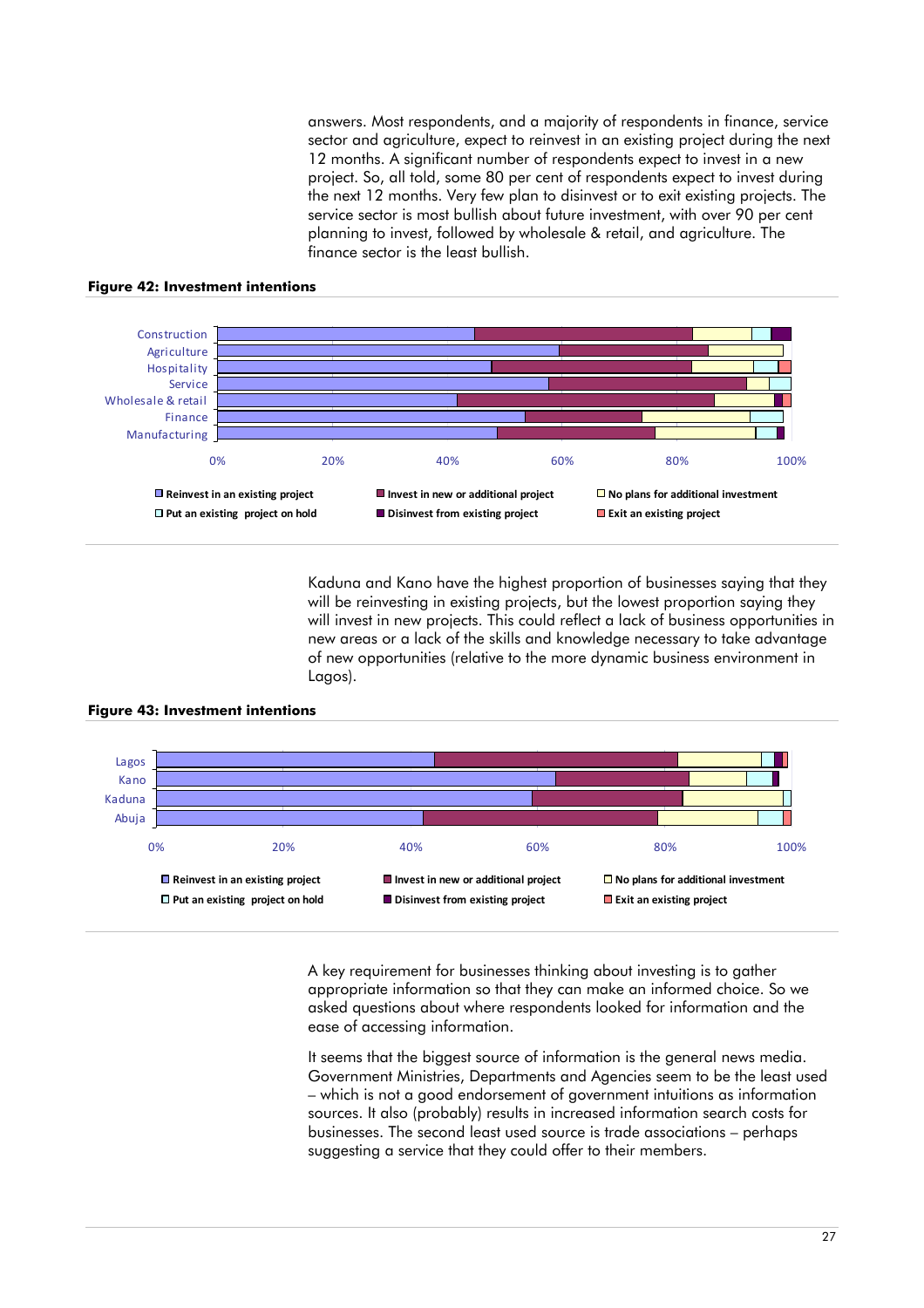**Figure 44: Sources of information** 



For each of the main issues that inform business investment decisions, information is not available or difficult to access. In addition, where information is available, the responses suggest that it is not comprehensive. This confirms that there is a market failure in information provision. Moreover, the failure is pervasive across the whole range of issues that businesses might consider in the investment decision process.

There is interesting variation across states – with respondents in Lagos seemingly finding it harder to access to information on nearly every topic. In the graph below, the ease of accessing information is scored from 1 (information is very easy to access) to 4 (information is unavailable or very hard to access).



**Figure 45: Ease of accessing information by state**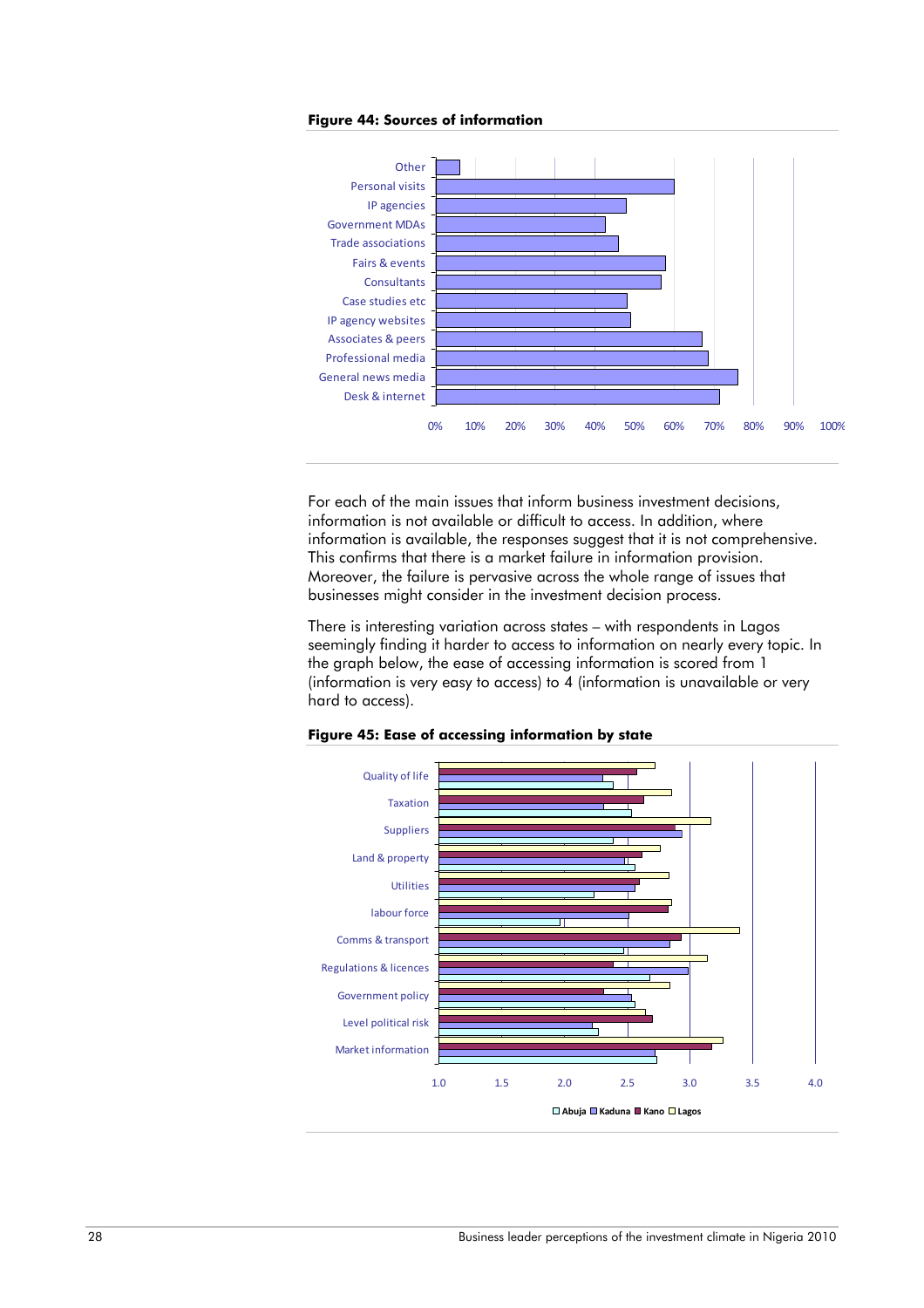Across all states, it is hardest to access information on markets, communications and transport, suppliers and then information on licences and regulations.

## **12. Review by location**

The survey has secured a good level of respondents from all four states in the survey, allowing us to compare views across the states. On the whole, the problem issues are the same across all states.

## **Figure 46: Factors which make business difficult: by location**



There are some differences however. For example, water is seen in Kano and Abuja as an issue that makes doing business very difficult. Only businesses in Lagos say it is not a problem (perhaps not surprising given the far greater rainfall in the south of Nigeria vis-a-vis the north).

#### **Figure 47: Water**

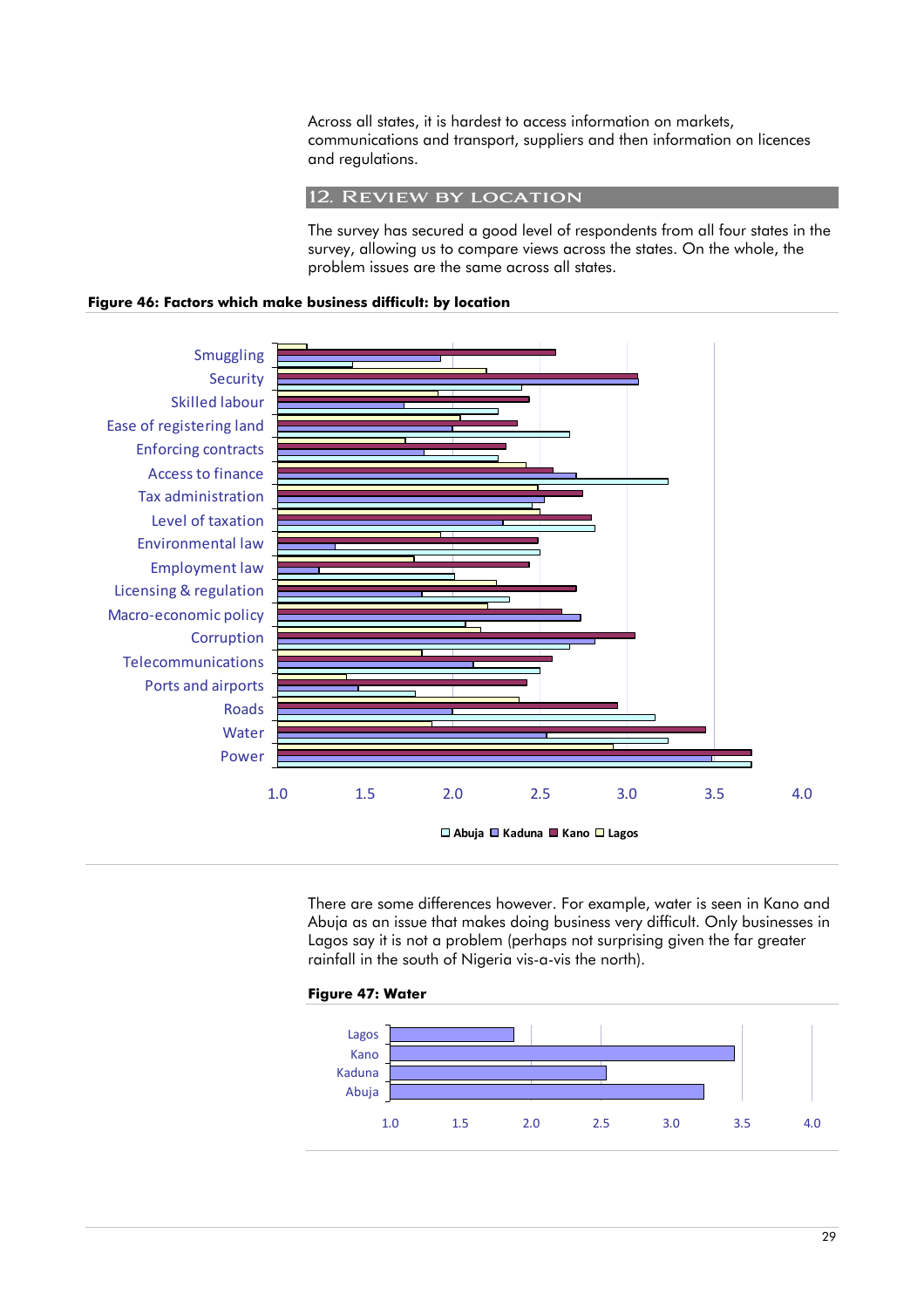Access to finance is seen as making business somewhat difficult everywhere and as very difficult in Abuja.

#### **Figure 48: Access to finance**



Corruption is seen to make business very difficult in Kano and somewhat difficult everywhere else. This is an interesting result: in 2009, Kano and Lagos saw it as much less of a problem.





## **Figure 50: Corruption in 2009**



Source: ENABLE BLP survey 2009

## **13. Abuja**

The issues that make business very difficult in Abuja are power, access to finance, water and roads.



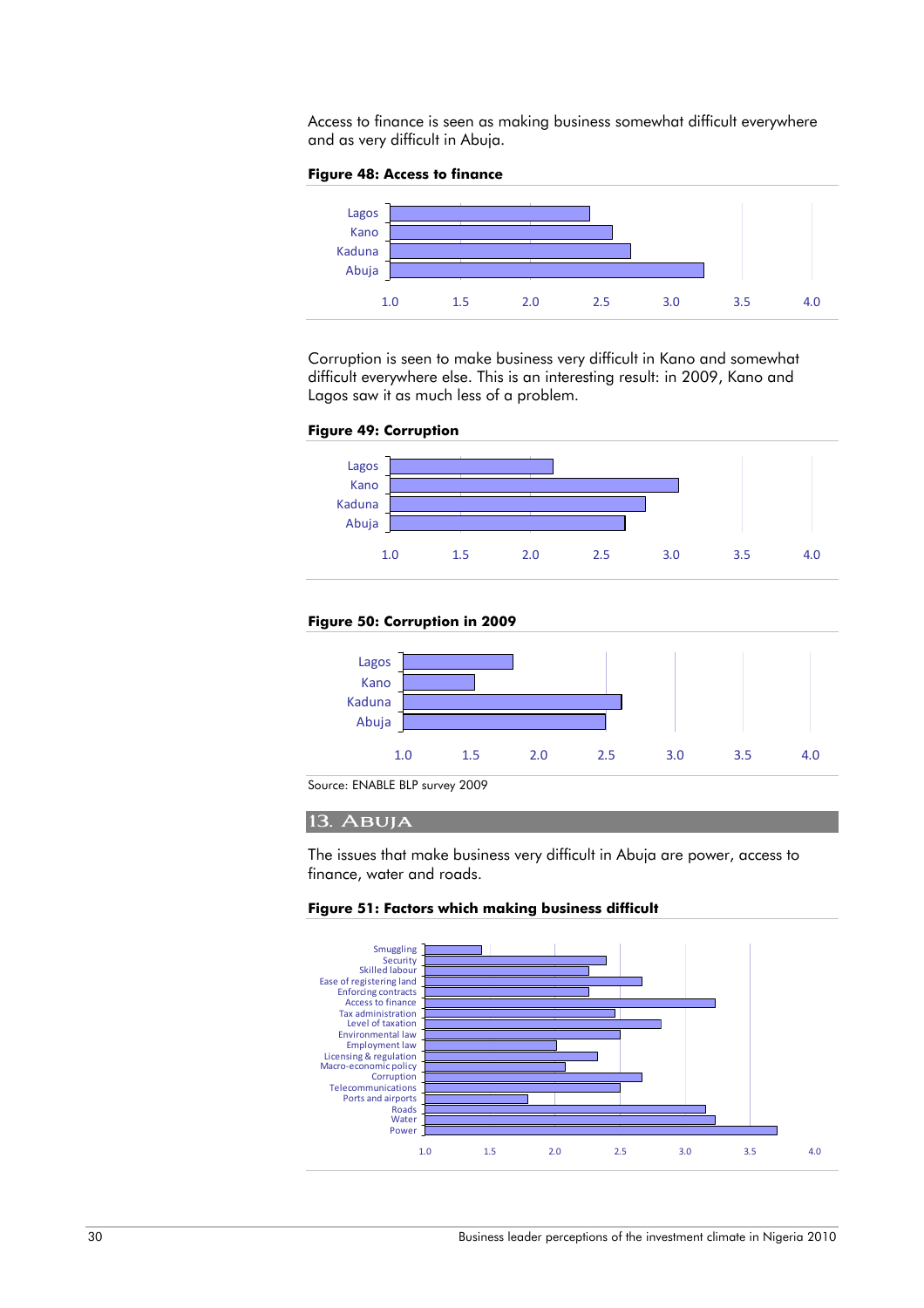Most issues are now seen to be causing more problems than in 2009. This is particularly the case for access to finance which, when weighted by its importance to business, has gone from just over 2 to almost 3. The average weighted difficulty has deteriorated a little from 1.8 to 2.



**Figure 52: Factors that make business difficult weighted by importance** 

The government is not perceived to be making most issues worse, except for access to finance. It is perceived to be making some effort with telecoms.



**Figure 53: Government performance in addressing key factors** 

Respondents are deterred from making further investment by power, access to finance, roads, water, security, employment law and level of tax.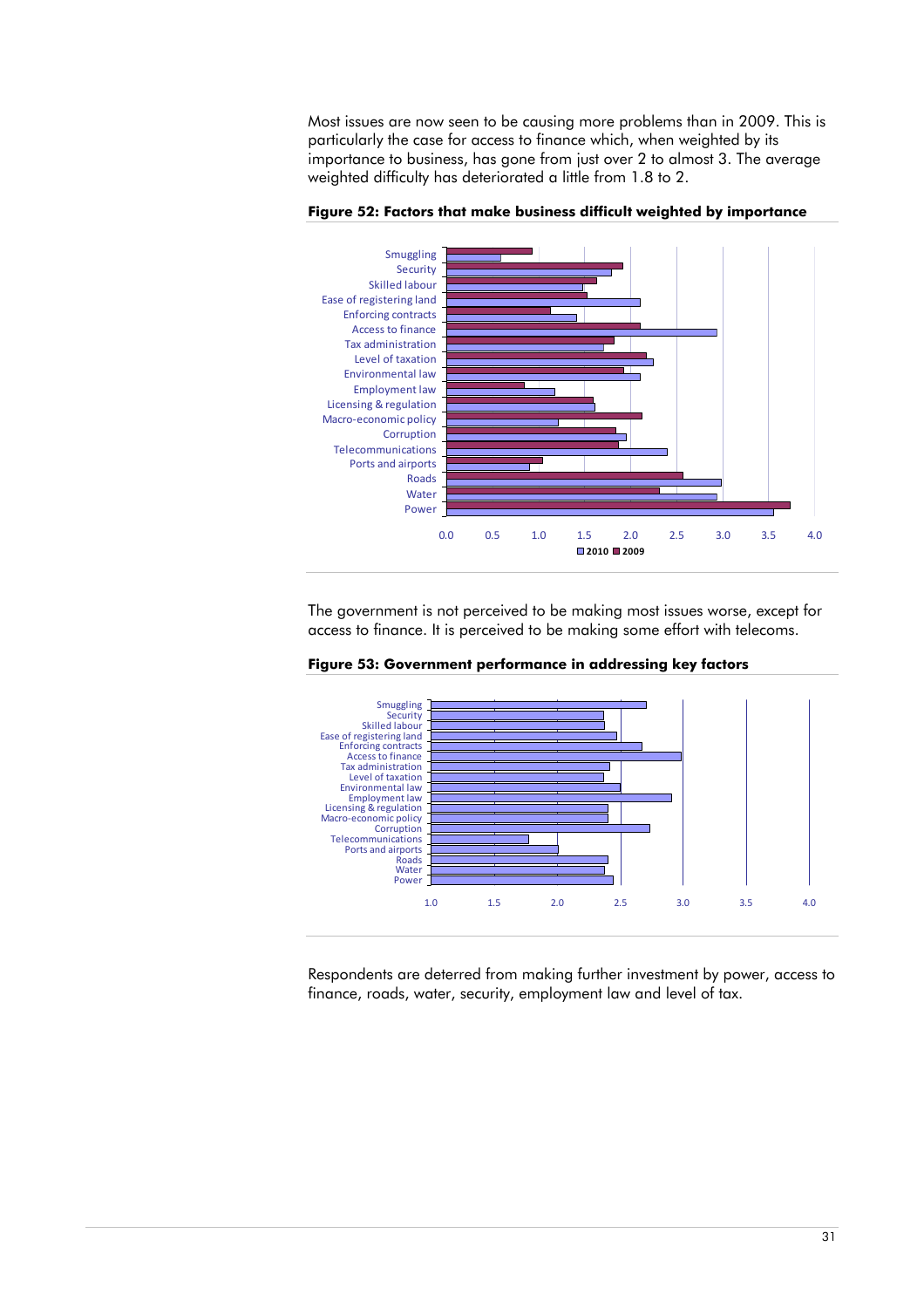



The priorities to be addressed by government, as revealed in the enabling environment priority index, are power, access to finance, roads, water and corruption.





## **14. Kaduna**

The issues that make business very difficult in Kaduna are power and security. Issues that make business somewhat difficult include corruption, macroeconomic policy and tax administration.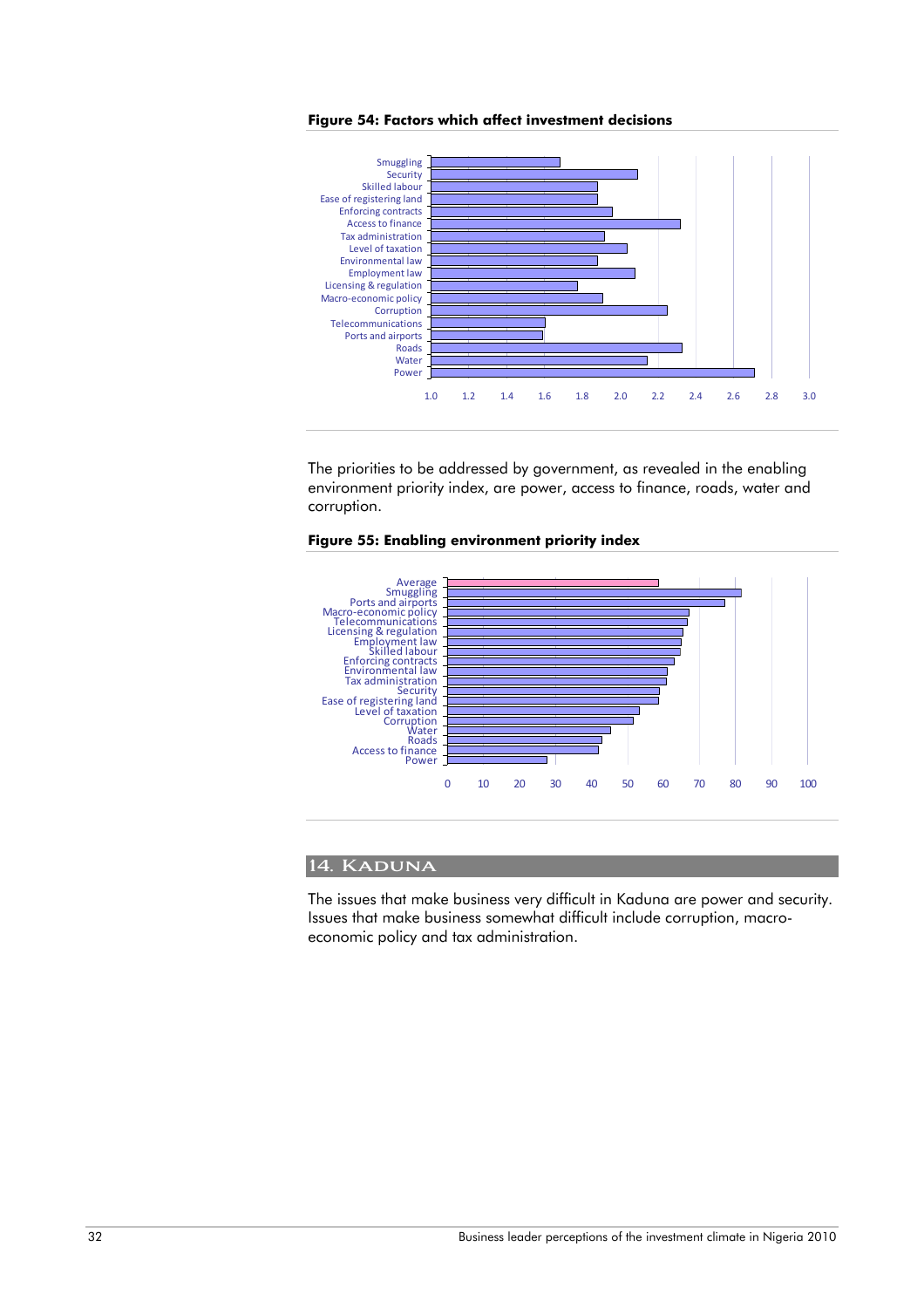



There are a number of problems that have become worse, especially when weighted for their importance to the business. This is particularly the case for security and corruption, but telecoms, smuggling, macro-economic policy and ease of registering land are all perceived to be more of a problem now than in 2009. However, a number of issues are perceived to have improved, including roads, licensing & regulation, employment law and environmental law. The average weighted difficulty has improved a little from 1.7 to 1.6.



**Figure 57: Factors that make business difficult weighted by importance** 

The government is not perceived to be making any of the issues worse, but most respondents think that it is making no effort for any issue except telecommunications.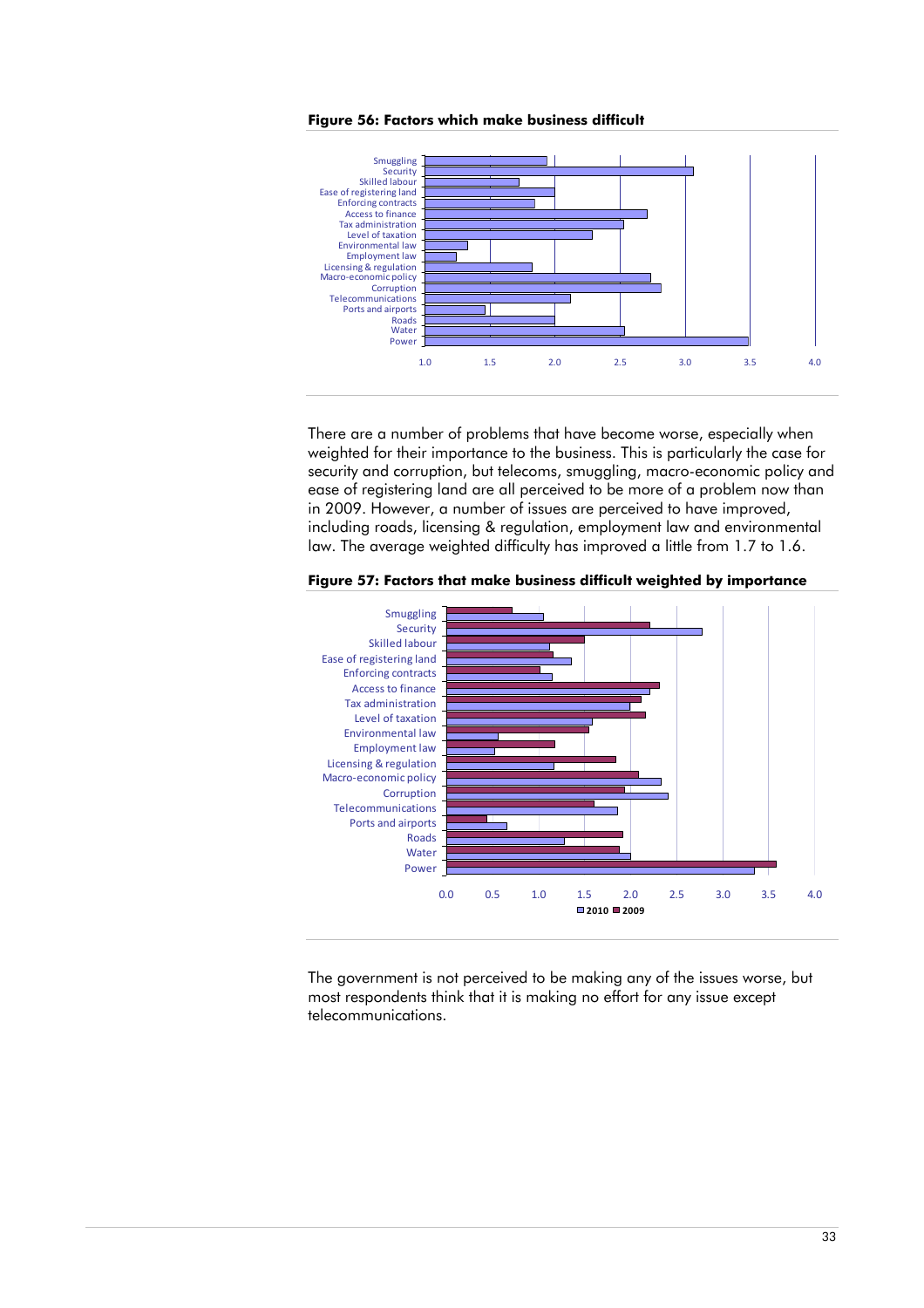



Respondents are deterred from making further investment by a large number of factors headed by power and corruption.



**Figure 59: Factors which affect investment decisions** 

The enabling environment priority index reveals the priorities to be addressed as power, corruption, access to finance, security and tax administration.



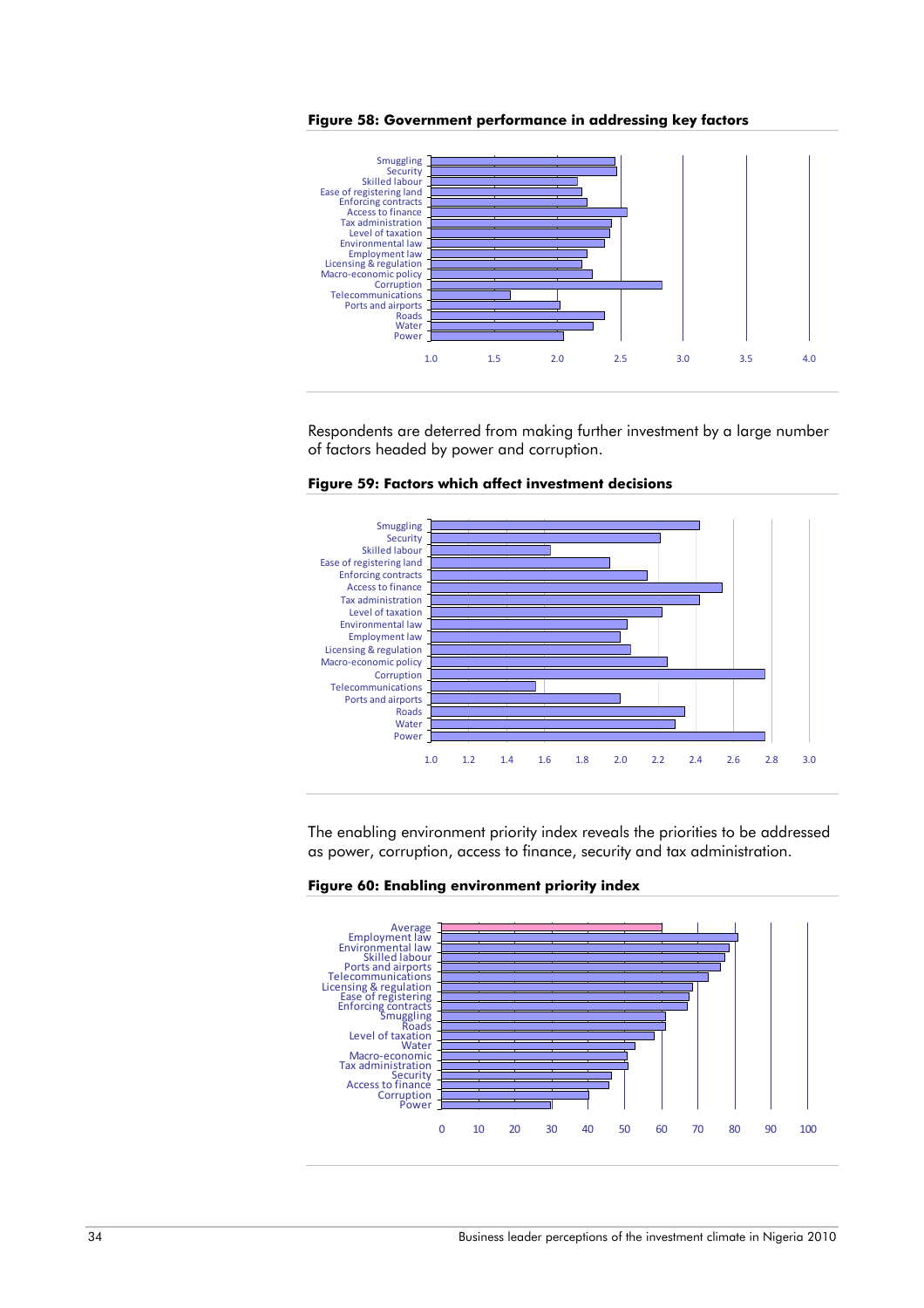#### **15. Kano**

In Kano, there are four issues that are regarded as making business difficult: power, water, corruption and smuggling. Every other Issue is perceived as making business somewhat difficult.



**Figure 61: Factors which making business difficult** 

In Kano, it seems, almost every factor has got worse – confirmed by the average weighted difficulty deteriorating from 2.0 to 2.5. Power is not perceived to have got worse, but is already perceived to be making business very diifficult. Corruption is perceived to have got much worse, with its weighted difficulty deteriorating from 0.7 to 2.7; smuggling has deteriorated from 0.6 to 2.1. Ease of registering land, licensing & regulation, employment law, environmental law have all got worse.



#### **Figure 62: Factors that make business difficult weighted by importance**

The government is perceived, just, to be making the issue of power worse. They are perceived to be making no effort for every other issue.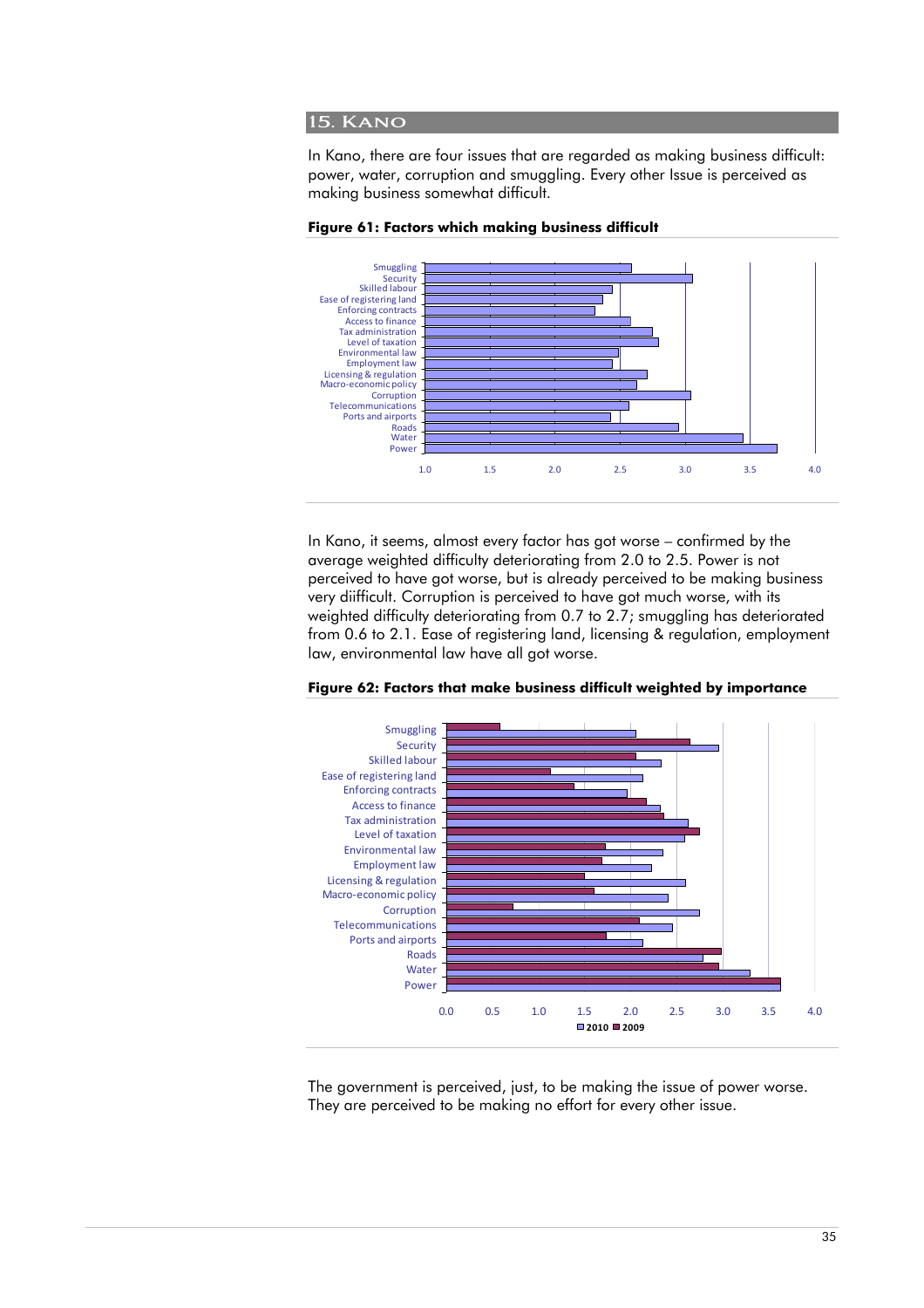



Respondents are deterred from making further investment by eight issues headed by power and water with corruption, smuggling and security all close behind.



#### **Figure 64: Factors which affect investment decisions**

The priorities to be addressed by government, as revealed in the enabling environment priority index, are power, water, corruption, security and roads.

**Figure 65: Enabling environment priority index** 

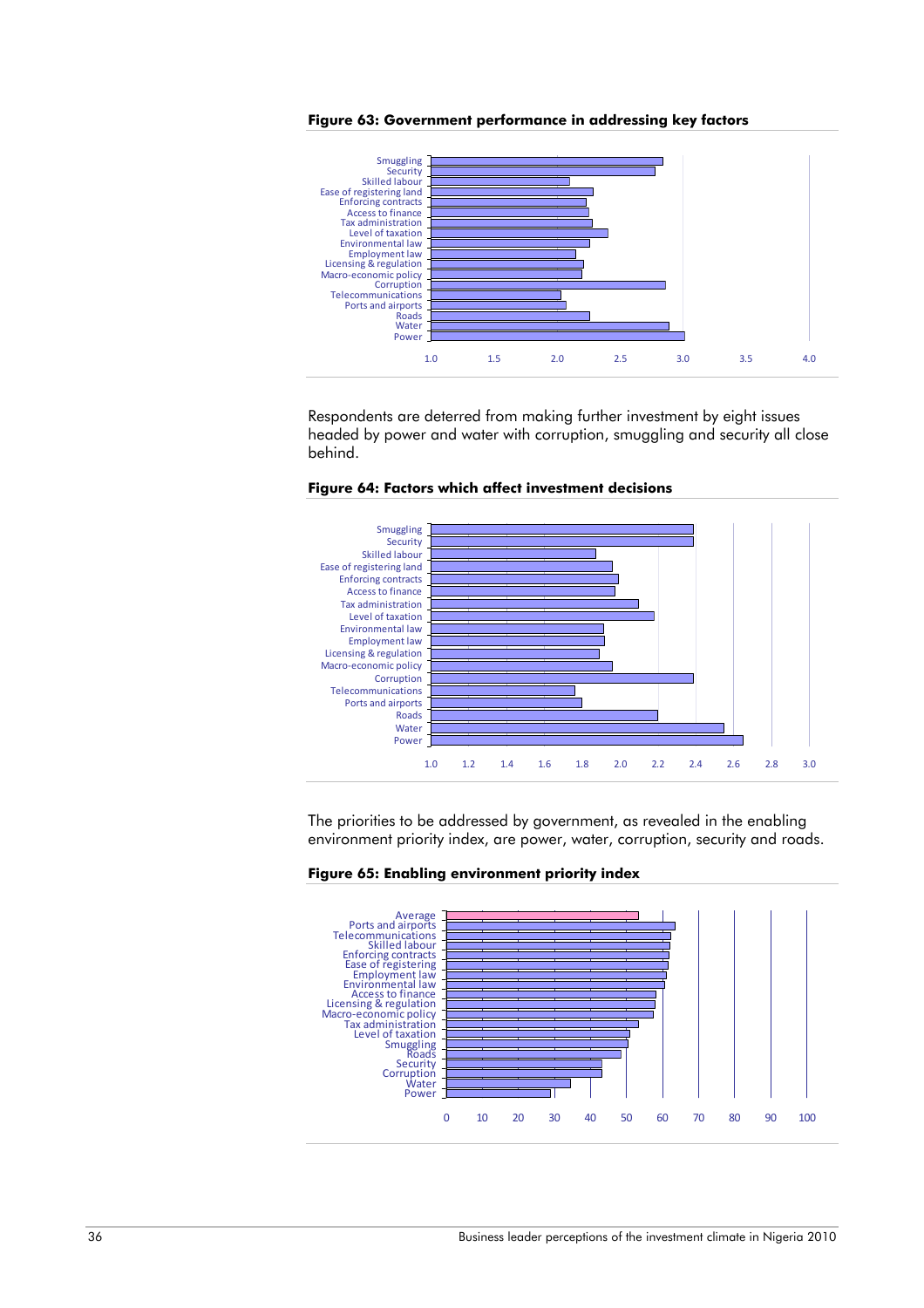#### **16. Lagos**

It seems that businesses in Lagos find it easiest to do business. No issue is seen as making business very difficult, though power comes close. Some issues are seen as not being particular problems, though could be improved, including water, ports and smuggling.



**Figure 66: Factors which making business difficult** 

In Lagos, whilst there are some ups and some downs, the overall position is one of no change – with the average weighted difficulty staying on 1.8. Power and roads are perceived to have got better. But smuggling, ease of registering land, licensing & regulation, and corruption are all perceived to have got worse.



**Figure 67: Factors that make business difficult weighted by importance** 

The government is not perceived to be making any of the issues worse, but most respondents think it is making no effort for any issue except telecoms.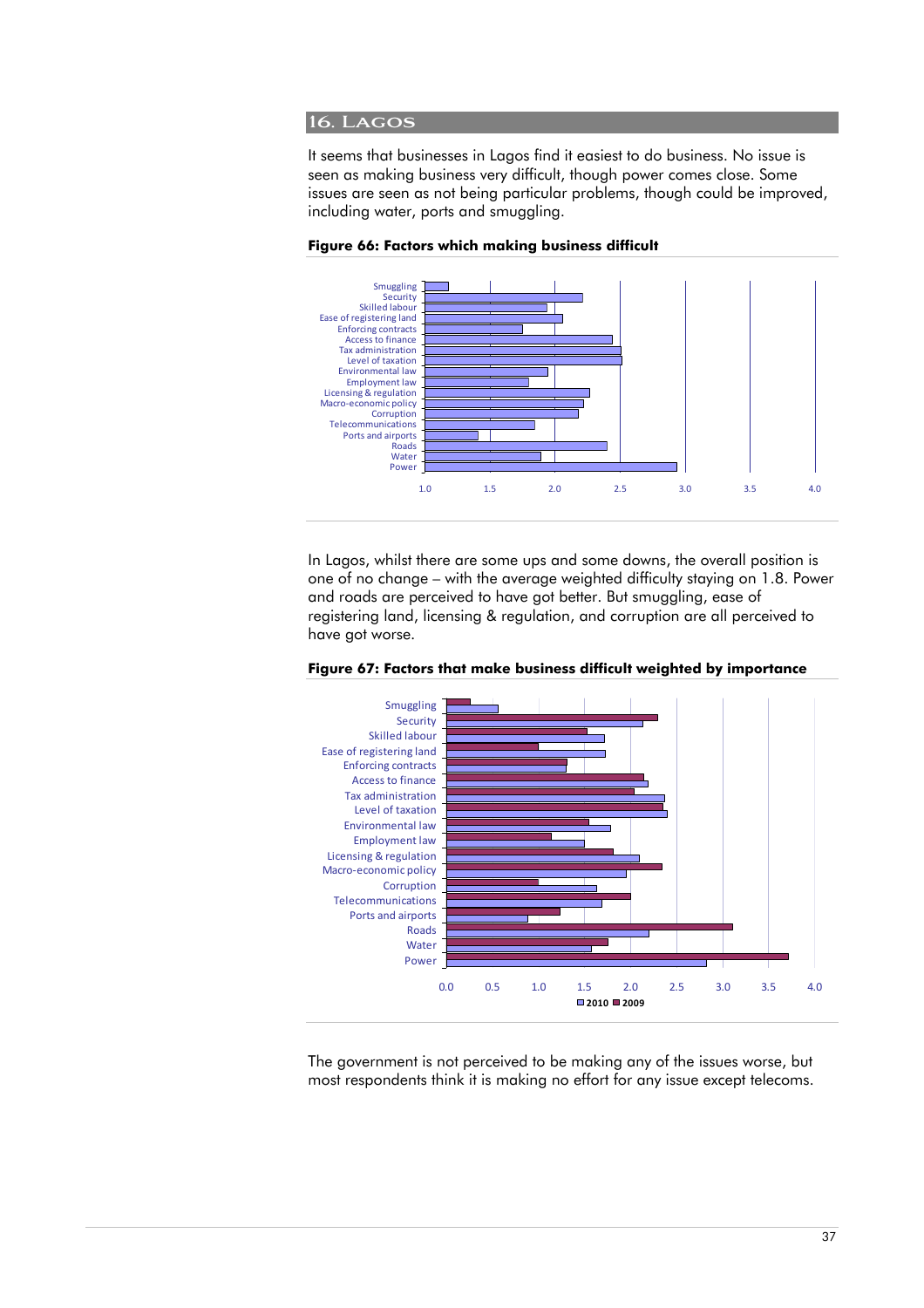



Respondents are deterred from making further investment a number of issues including corruption, power and smuggling, which is the same result as 2009.



**Figure 69: Factors which affect investment decisions** 

The priorities to be addressed by government, as revealed in the enabling environment priority index, are power, access to finance, level of taxation and corruption.